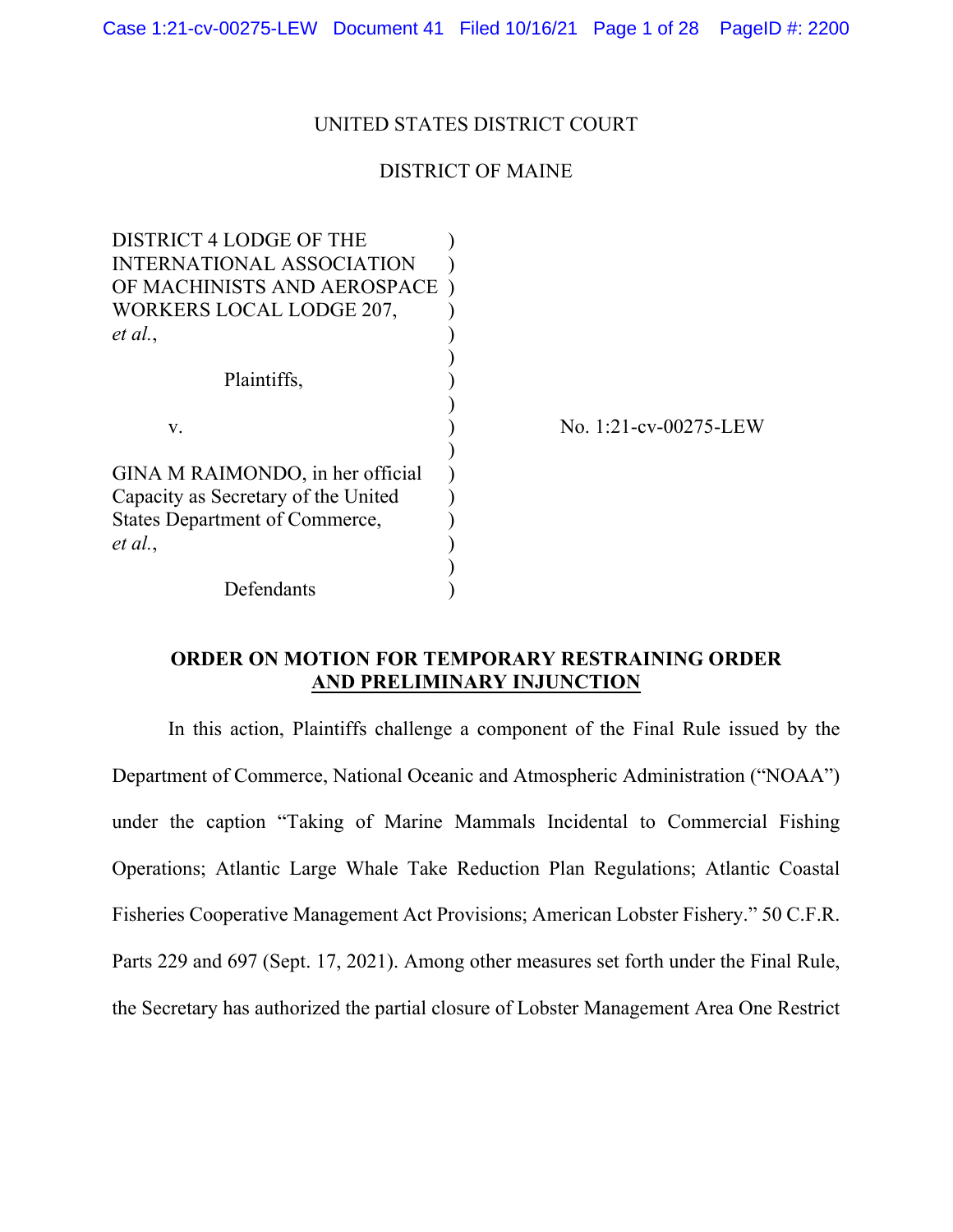Area Offshore of Maine ("LMA 1" or "LMA 1 Restricted Area")<sup>1</sup> on a recurring basis<sup>2</sup>, between October and January (effective this year beginning October 18, 2021), which partial closure prohibits the use of gear that uses persistent buoy lines, also known as vertical buoy rope ("VBR"). In other words, the Secretary has effectively closed the LMA 1 restricted area to commercial lobster fishing by the vast majority of the permit holders who would fish for lobster in these waters.

According to the Final Rule, the justification for the closure is to reduce the incidence of right whale mortalities and serious injuries due to whale entanglement with VBR distributed throughout the LMA 1, although the prediction of right whales in these waters during the closure period relies on very low-percentage whale distribution models and prior area closures imposed by NOAA and its National Marine Fisheries Service ("NMFS") through the Atlantic Large Whale Take Reduction Plan ("ALWTRP") have relied on predictable whale aggregations in specific areas and seasons. Plaintiffs request a temporary restraining order or preliminary injunction setting aside the closure measure "unless and until NMFS issues a final rule that implements mitigation measures that are based on an evaluation of the effectiveness of existing regulations, spatial data on the location of trap/pot gear, updated right whale distribution surveys, aerial surveillance and acoustic monitoring in the LMA 1 Restricted Area, reasonable alternatives proposed as part

<sup>1</sup> Following the lead of the parties, this Order frequently references LMA 1 to mean the restricted area unless otherwise indicated.

<sup>&</sup>lt;sup>2</sup> The "Framework" used by Defendants is an "adaptive" one, but the Department does not anticipate a "comprehensive evaluation" before 2025/26. Endangered Species Act Section 7 Consultation Biological Opinion ("BiOp") at 7.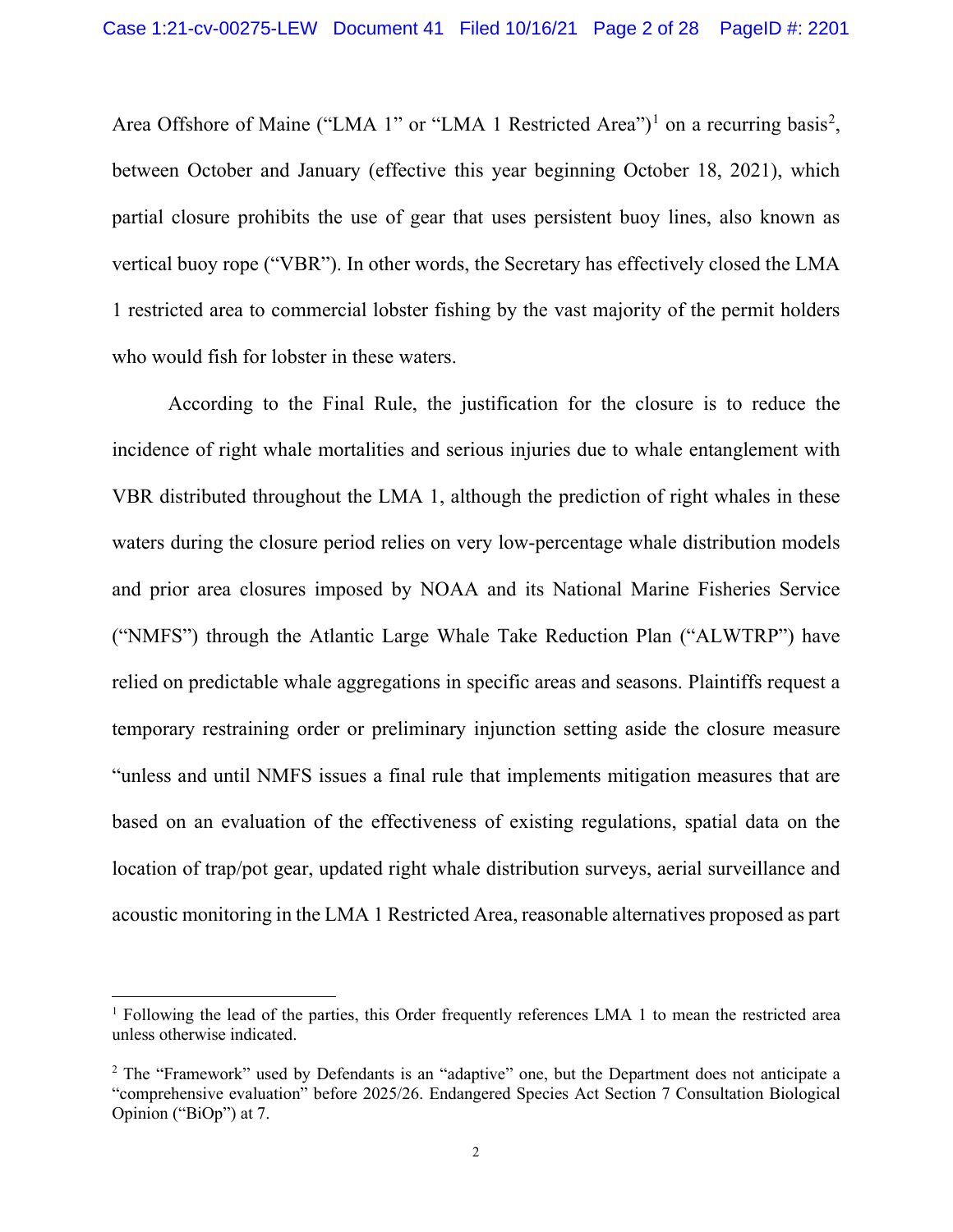of the public comment process, and an analysis of potential triggering mechanisms to be used in connection with dynamic management of the LMA 1 Restricted Area." Plaintiffs' Motion at 27-28.

### **BACKGROUND**

The North Atlantic right whale is one of the most endangered species in the world. Total population is estimated to be somewhere around 368 individuals. The species has been assigned a potential biological removal ("PBR") level of 0.8, meaning that the removal of, on average, more than 0.8 individuals annually threatens the species' ability to reach its optimal sustainable population level. Since 2019, ten mortality or serious injury events have been documented in U.S. and Canadian waters. Of all the large whales, only the right whale population consistently experiences takes in excess of its PBR on an annual basis.

 The LMA 1 Restricted Area is a newly defined zone situated entirely within federal waters in the Gulf of Maine and marked out by the following coordinates:

| 43 $\degree$ 06' N, -69 $\degree$ 36.77' W     | 43° 44' N, $-68^\circ$ 21.60' W |
|------------------------------------------------|---------------------------------|
| $42^{\circ}$ 53.52' N, -69 $^{\circ}$ 32.16' W | 43° 32.68'N, -68° 17.27' W      |

This area is roughly 967 square miles and is in what is known as the "offshore" zone. The LMA 1 Restricted Area comprises but a part of the entire LMA 1. The larger LMA 1 encompasses essentially the entire coastal Maine lobster fishery. Viewing that larger fishery as a whole, some 1600 license holders have the right to set as many as 800 traps. The regulatory idea that lies at the root of NMFS's action in relation to the LMA 1 restricted zone is that the Maine fishery, given the number of lines it generates across the entire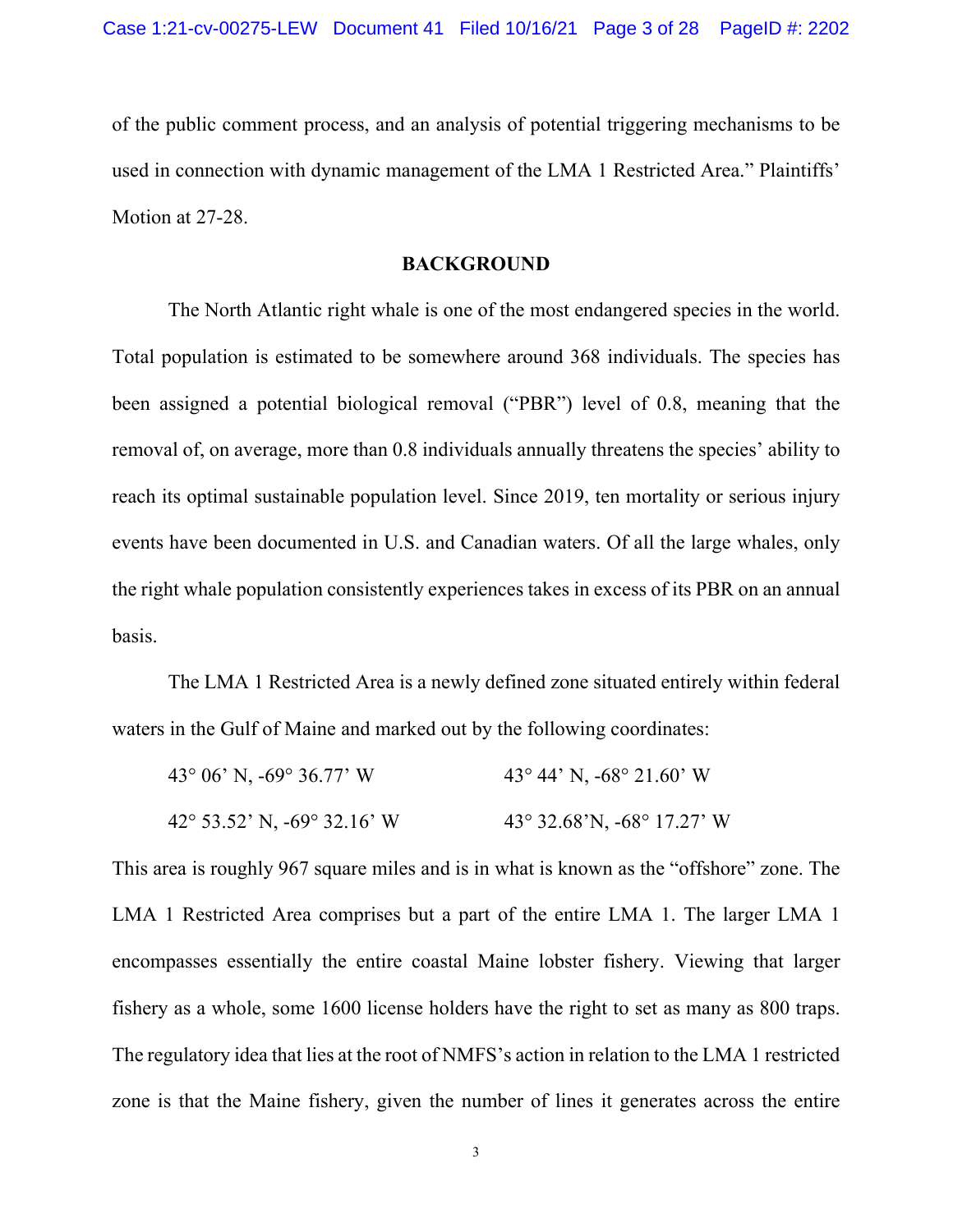fishery, should contribute to the right whale conservation effort by adopting a variety of measures, including a limited seasonal closure in the LMA 1 Restricted Area.

The Defendants in this action stand behind an Atlantic States Marine Fisheries Commission formed under the auspices of the NMFS's Greater Atlantic Regional Fisheries Office ("GARFO"). Because GARFO licenses commercial fisheries that can, in the absence of regulation, jeopardize the continued existence of endangered or threatened species (for purposes of this action the North Atlantic right whale<sup>3</sup>), GARFO and/or one of its parent agencies owe(s) a duty under Section 7 of the Endangered Species Act ("ESA"), 16 U.S.C.  $\S$  1536(a)(2), to ensure that such fishing activity is conducted in a manner that is not likely to jeopardize the continued existence of any endangered species.<sup>4</sup> Part of the process set in motion under this statutory regime involved a request for "formal intra-service section 7 consultation" meant to provide a biological opinion on how to address the ESA Section 7 challenge. Endangered Species Act Section 7 Consultation Biological Opinion (May 27, 2021) (NMFS) ("BiOp") at 7.<sup>5</sup> The BiOp is focused on "evaluating the effects from fishing activities (i.e., entanglement/bycatch) by vessels with federal permits in federal waters only." *Id.* at 6.

<sup>&</sup>lt;sup>3</sup> The administrative process underlying this action addressed ESA-related concerns for a relatively long list of endangered or threatened species and a variety of different fisheries. *See* BiOp title page and §§ 4-5.

<sup>4</sup> Habitat degradation is also a consideration under the ESA, but "[o]f all the gears used in the fisheries [addressed by the Final Rule], bottom trawl is the only gear type that has the potential to adversely affect bottom habitat in the action area." BiOp at 207. The Final Rule is also a function of NMFS's regulatory oversight of marine species under the Marine Mammal Protection Act, which Act is the primary impetus behind the ALWTRP. Final Rule at 1.

 $<sup>5</sup>$  The BiOp is available on the docket at ECF 1-1.</sup>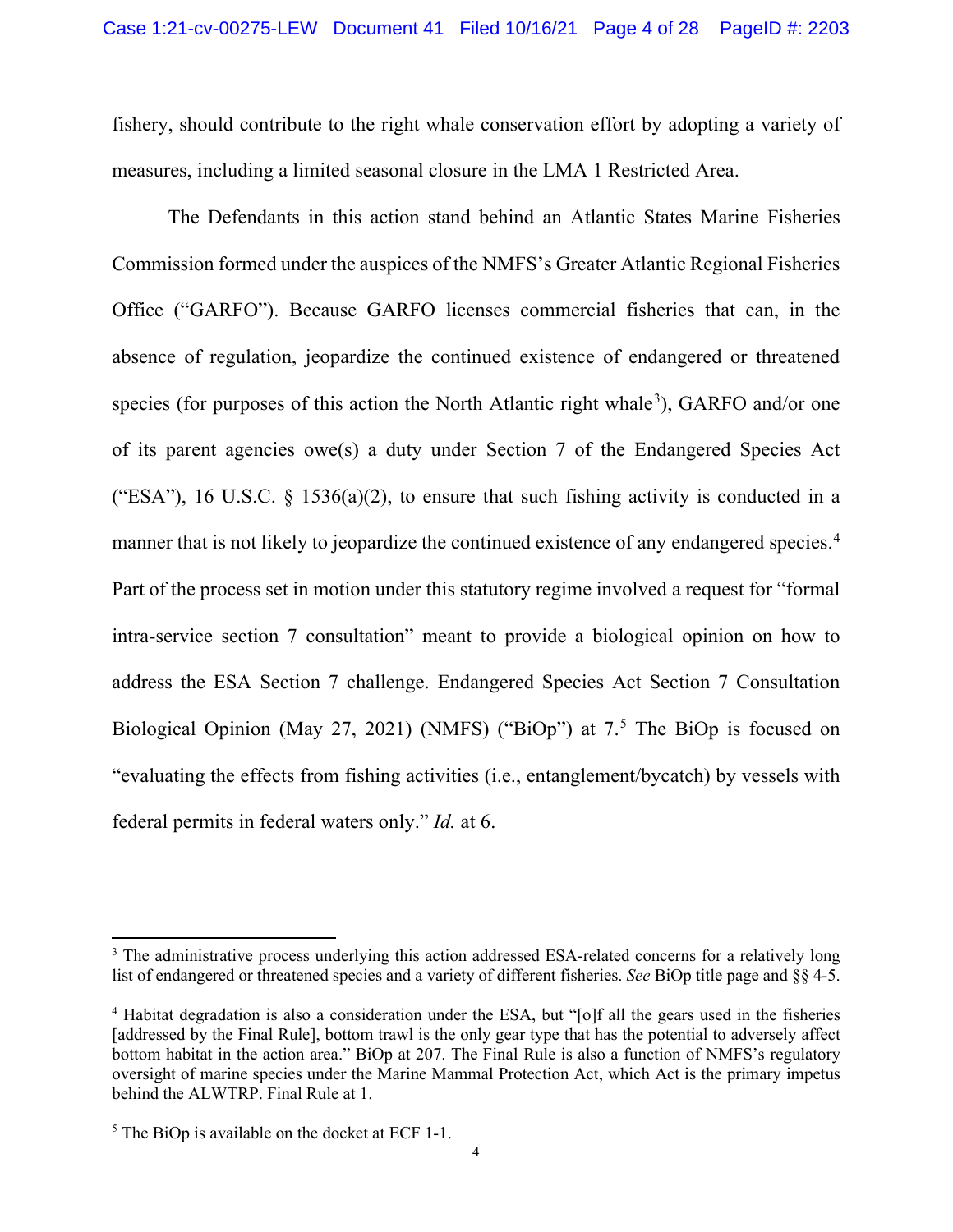According to NMFS, the reason for its request for consultation<sup>6</sup> and issuance of a BiOp relates to "new information" received in 2017 indicating that "right whale abundance has been in decline since 2010." *Id.* at 5. This information "may reveal effects from the fisheries analyzed in the [prior] Biological Opinions that may not have been previously considered." *Id.* NMFS also states that certain "reinitiation triggers" in the prior Biological Opinions have been exceeded in recent years. *Id.*

With regard to the North Atlantic right whale, the BiOp ultimately concludes with a finding that "the nature and magnitude of the proposed [regulatory] action's effects, …. including the implementation of the [North Atlantic Right Whale Conservation] Framework, is not likely to jeopardize [their] continued existence." *Id.* 341. This finding, in turn, called for NMFS to issue an incidental take statement<sup>7</sup> setting forth the anticipated level of take of the right whale and reasonable and prudent measures to avoid and minimize the take going forward.

 NMFS's consultation process involved, in part, "proposing [measures] as part of the Atlantic Large Whale Take Reduction Plan ("ALWTRP") … designed to modify, specifically, the American lobster and Jonah crag trap/pot fisheries." *Id.* at 6. The BiOp incorporates NMFS's North Atlantic Rights Whale Conservation Framework for Federal

<sup>6</sup> The BiOp identifies the "action agency" as the National Marine Fisheries Service, Greater Atlantic Regional Fisheries Office, through its Sustainable Fisheries Division. The "consulting agency" is identified as the National Marine Fisheries Service, Greater Altantic Regional Fisteries Office, through hits Protected Resources Division.

<sup>&</sup>lt;sup>7</sup> NMFS predicts the take of 2.69 right whales annually (27 whales over 10 years) throughout the entire Atlantic region. BiOp App'x A, North Atlantic Right Whale Conservation Framework for Federal Fisheries in the Greater Atlantic Region, BiOp at 475 (PageID # 530). NMFS offers no predictive methodology for statistical attribution of any such take to LMA 1 during the fall and winter fishing season.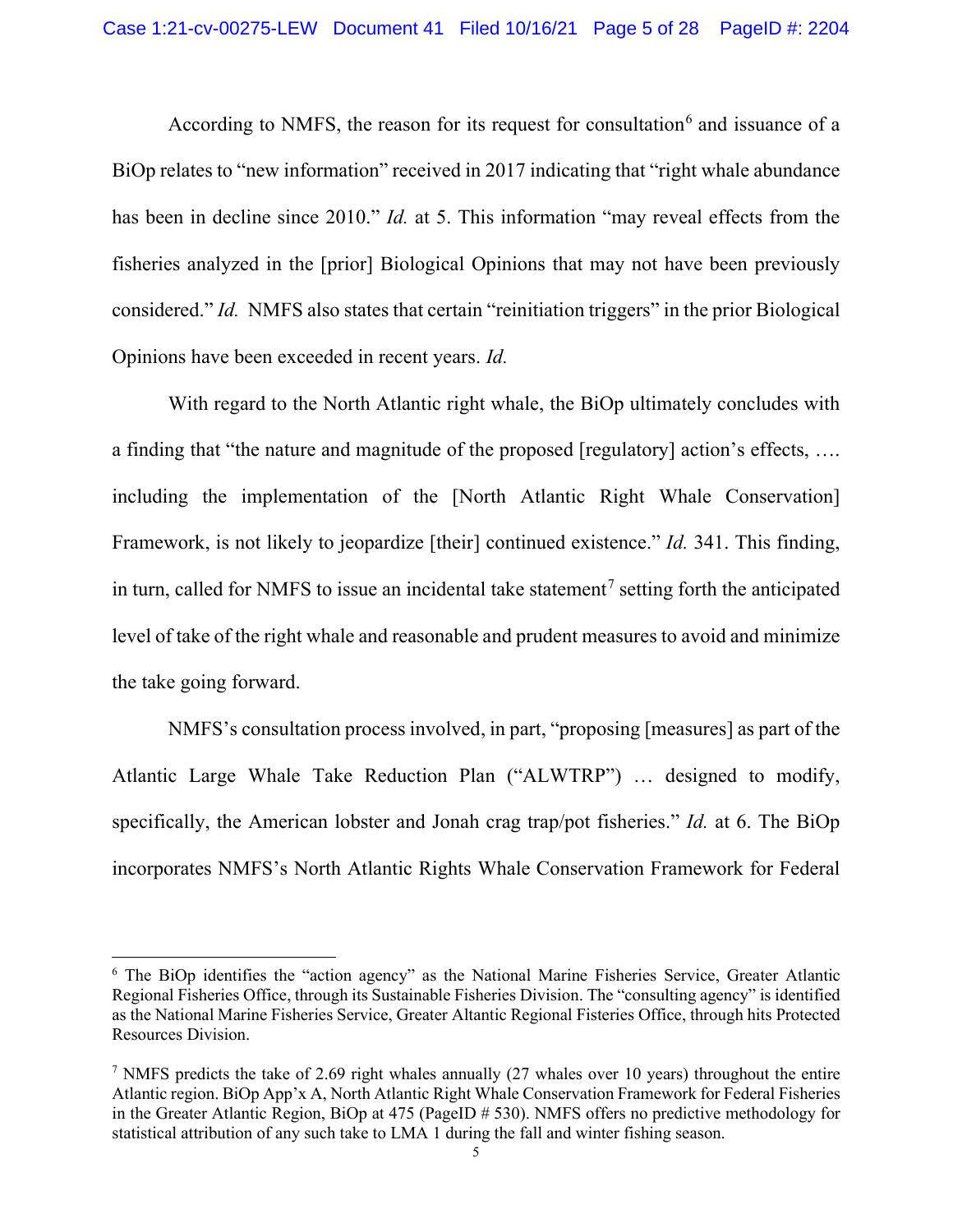Fisheries in the Greater Atlantic Region ("Framework," BiOp App'x. A), "to further reduce" mortalities and serious injuries to right whales. *Id.* at 7. NMFS describes its Framework as evidence of its "commitment to use its authorities to implement measures that are necessary for the recovery of right whales, while providing a phased approach and flexibility to the fishing industry." *Id.* Like the ALWTRP, the Framework is informed not only by the ESA, but also by the Marine Mammal Protection Act, 16 U.S.C. § 1387. *See*  BiOp at 7.

According to the BiOp, the Framework is an important initial consideration in NMFS's phased and flexible approach to modifying fishing industry standards for protection of right whales.<sup>8</sup> *Id.* In NMFS's words: "If gear and operational measures cannot reach the targets of the Conservation Framework, NMFS has the authority to implement closures (partial/complete or seasonal) to reduce risk, if needed." *Id.* (emphasis added). The Framework is meant to be "adaptive" to allow "for revisions as additional information becomes available or should any of the assumptions require revisions." *Id.*

 In its Final Rule, issued in September, 2021, NMFS amends the ALWTRP to implement what is effectively a closure of the LMA 1 restricted zone before implementing gear and operational measures that it waits to implement in May of 2022.<sup>9</sup> Final Rule at 8 (ECF No. 1-2). The Final Rule suggests that NMFS's closure of the LMA 1 restricted zone

<sup>8</sup> The Framework has four phases and extends into 2030. BiOp at 8.

<sup>&</sup>lt;sup>9</sup> In its proposed rule, distributed in December, 2020, NMFS did not take a position on LMA 1 closure, but solicited public comment on the topic, suggesting three alternatives: no LMA 1 seasonal restricted area, implementation only following triggering events, and implementation of LMA 1. Proposed Rule, 85 Fed. Reg. 86878-01, 86882.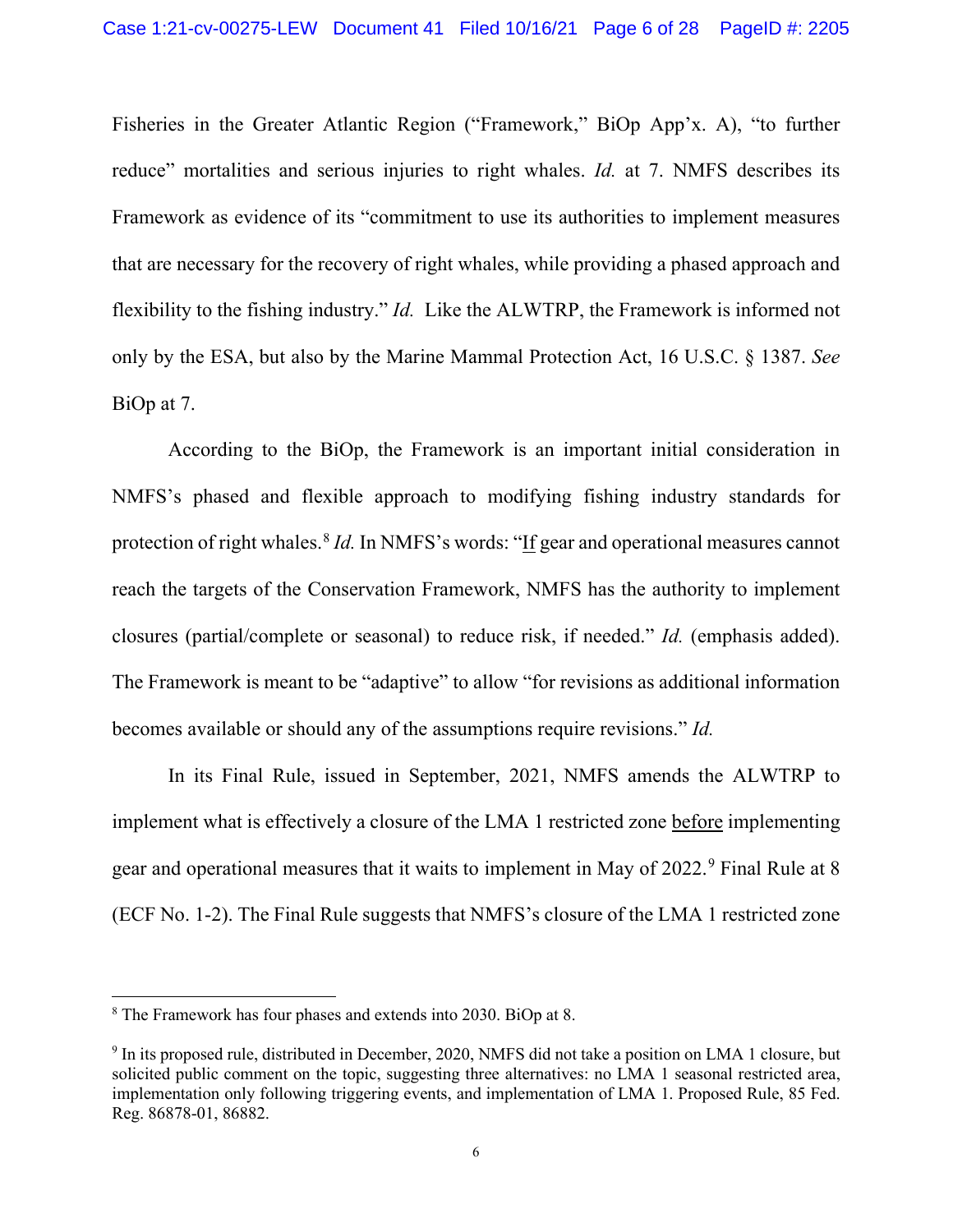is part of its effort to spread the burdens of the ALWTRP across jurisdictions regardless of whale migratory patterns and based, in part, on the development that a Maine delegation to the planning team (comprised of representatives of the Maine Department of Marine Resources and the Maine Lobstermen's Association) withdrew its support for a 50 percent line reduction measure inside LMA 1. *Id.* at 100. 10

The gear and operational measures appear promising. These measures include "trawling up" (increasing the number of traps per trawl line, thereby reducing the number of VBR in the water column), the use of sinking ground line between the traps on the trawl, and the use of VBR with a "weak line" inserted along the length of the VBR so that a whale can break free of an entanglement.<sup>11</sup> BiOp at 9, 177; Final Rule at 13-15. These all appear to be reasonable gear modifications<sup>12</sup> that, importantly, the average license holders could

<sup>&</sup>lt;sup>10</sup> The Department of Marine Resources advocated line restrictions and data collection over closure. It's perspective is available in FEIS Appendix 3.3.1.1.

<sup>&</sup>lt;sup>11</sup> The BiOp speaks in terms of 1700 lb maximum breaking strength. BiOp at 225.

 $12$  Breaking line would likely ameliorate the negative consequences of an entaglment but not negate them. "Documented cases show that entangled animials may travel for extended periods of time and over long distances before freeing themselves, being disentangled by humans, or dying as a result of the entanglement (Angliss and DeMaster 1998)." BiOp at 209. *See also id.* at 213 (describing sublethal effects of entanglement).

There are generally three initial attachment points for gear to attach to large whales: (1) the gape of the mouth, (2) around the flippers, and (3) around the tail stock. Knots in the line hinder the ability of the line to pass through the baleen. Anchors on the gear or the weight of the gear itself offers resistance against which the whale may struggle and result in further entanglement of the fishing gear across the mouth and/or body of the whale. Conversely, the extra resistance could increase the effectiveness of weak links to assist in shedding gear from entangled whales. Weak links are breakable components of the gear that will part when subject to a certain tension load.

*Id.* at 209. Commenters on the proposed rule observed that weaker lines may not prove effective for entanglements involving juvenile whales. Final Rule at 18-19.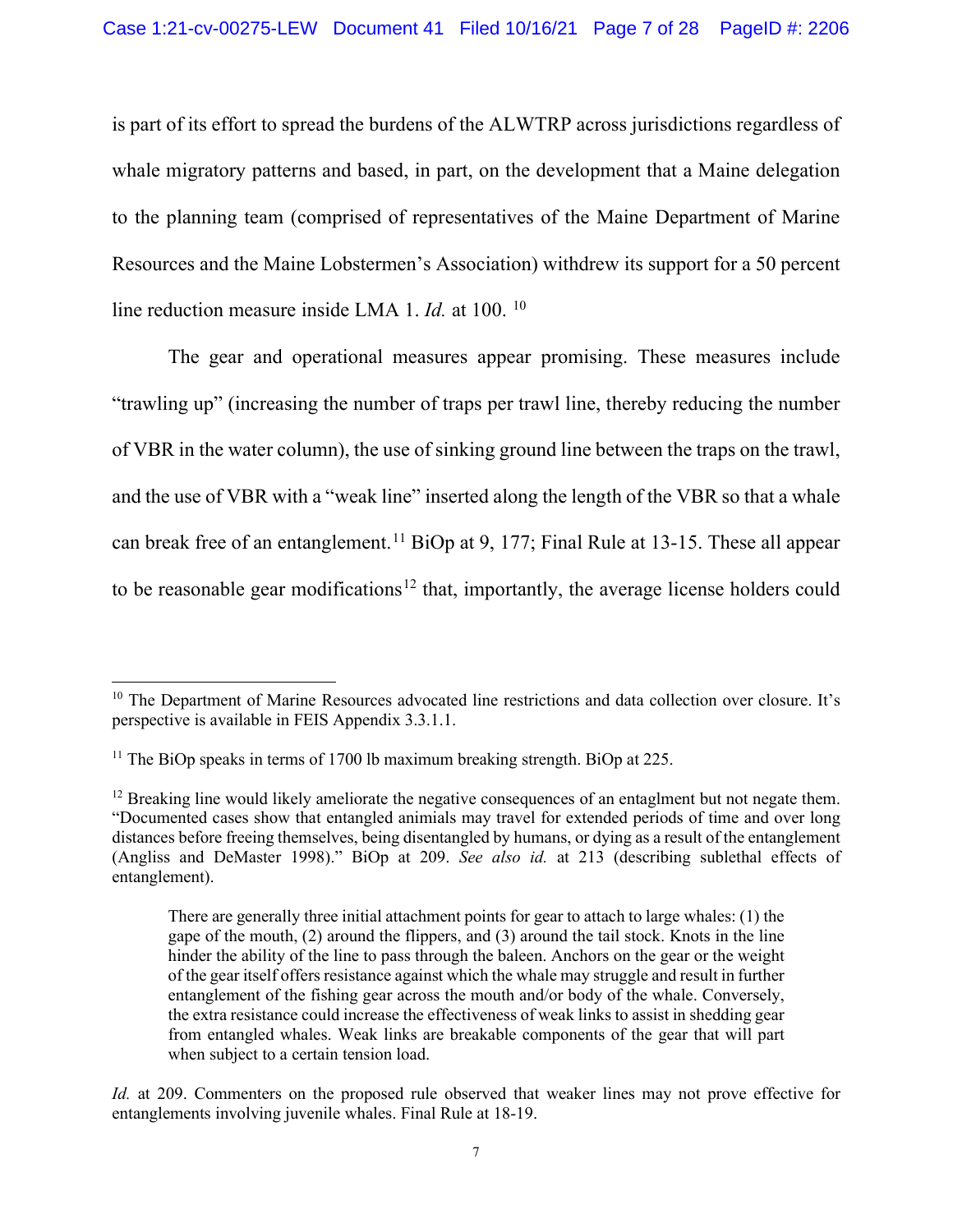meet.<sup>13</sup>

 NMFS states that lobster fishing activity in the offshore zone tends to be most active in the fall and winter months due to the biological cycle of the American lobster. BiOp at 16. NMFS thus recognizes that its closure of the LMA 1 restricted zone to VBR-systems is perfectly timed to ruin a fishing season, at least for the substantial lot of license holders who work these grounds. But is the closure timed to protect right whales? The ALWTRP has been around for several years and the regulations it has spawned address many concerns other than concerns associated with the use of VBR in lobster fisheries. It has, however, included closures in certain trap/pot fisheries. BiOp at 177. When it has done so, notably, the closures have been designed to "coincide with the presence of right whales in these areas" and closures can be extended in response to an ongoing presence of right whales in a closure area. *Id.* at 177-78.

 Right whale migratory patterns are an important tool in deciding where and when a closure is called for. NMFS tells us that right whales have feeding grounds in the Northeast and calving grounds in the Southeast. *Id.* at 179. The illustrative aid provided to depict the "Northeast" feeding ground is considerably south of LMA 1. *Id.* at 180. NMFS also finds that the feeding grounds span New England waters into Canadian waters, BiOp at 186, with a case of a calf being born in the Gulf of Maine in 2009, "apparently." *Id.* at 186-87.

<sup>&</sup>lt;sup>13</sup> Trawling up requirements place a greater demand on hauling equipment in lobster boats. The record does not provide adequate information to interpret how many traps per trawl might raise a serious impediment to the average lobster boat fishing in the LMA 1 Restricted Area. For a small subset of license holders, there may be other work arounds for the LMA 1 closure, including "ropeless" systems that brings a trawl line to the surface when needed, rather than having a static line persisting in the water, but ropeless systems are in a trial stage at this time. BiOp at 9, 225; Final Rule at 10, 110. NMFS says that "fishermen who wish to try ropeless fishing may apply for an EFP, and will be able to fish in the restricted areas to test the technology." Final Rule at 109.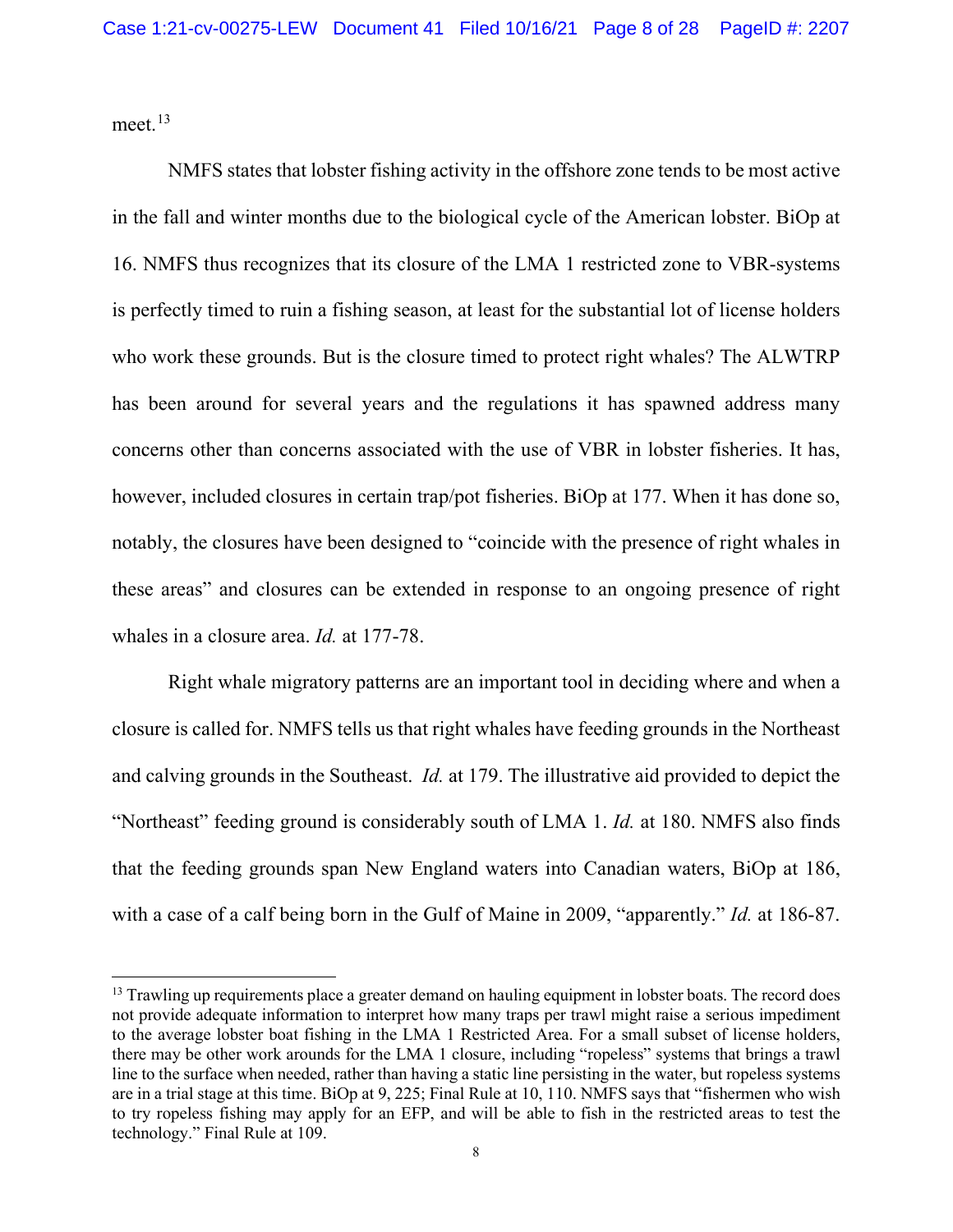The BiOp provides the following summary of right whale migratory patterns:

Right whales predominantly occupy waters of the continental shelf, but are also known to make lengthy excursions into deep waters off the shelf (Baumgartner and Mate 2005, Davis et al. 2017, Hayes et al. 2020, Mate et al. 1997). Offshore of the Maine coast, the likelihood of a North Atlantic right whale being present increases with distance from shore (Roberts et al. 2016). Surveys have demonstrated the existence of several areas where North Atlantic right whales congregate seasonally, including areas in the action area such as the coastal waters of the southeastern U.S.; the Great South Channel; Jordan Basin; Georges Basin along the northeastern edge of Georges Bank; Cape Cod; Massachusetts Bay; and the continental shelf south of New England (Brown et al. 2002, Cole et al. 2013, Hayes et al. 2020, Leiter et al. 2017).

In the late fall months (e.g., October), pregnant female right whales move south to their calving grounds off Georgia and Florida, while the majority of the population likely remains on the feeding grounds or disperses along the eastern seaboard. Recent research indicates our understanding of their movement patterns remains incomplete (Davis et al. 2017). A review of visual and passive acoustic monitoring data in the western North Atlantic demonstrated nearly continuous year-round presence across their entire habitat range (for at least some individuals), including in locations previously thought of as migratory corridors (e.g., waters off New Jersey and Virginia). This suggests that not all of the population undergoes a consistent annual migration (Bort et al. 2015, Cole et al. 2013, Davis et al. 2017, Hayes et al. 2020, Leiter et al. 2017, Morano et al. 2012, Whitt et al. 2013).

New England waters are important feeding habitats for right whales, where they feed primarily on copepods (Hayes et al. 2020). The distribution of right whales is linked to the distribution of their principal zooplankton prey, calanoid copepods (Baumgartner and Mate 2005, NMFS 2005, Waring et al. 2012, Winn et al. 1986). Right whale calls have been detected by autonomous passive acoustic sensors deployed between 2005 and 2010 at three sites (Massachusetts Bay, Stellwagen Bank, and Jeffreys Ledge) in the southern Gulf of Maine (Morano et al. 2012, Mussoline et al. 2012). Comparisons between detections from passive acoustic recorders and observations from aerial surveys in Cape Cod Bay between 2001 and 2005 demonstrated that aerial surveys found whales on approximately two-thirds of the days during which acoustic monitoring detected whales (Clark et al. 2010).

Recent changes in right whale distribution (Kraus et al. 2016) are driven by warming deep waters in the Gulf of Maine (Record et al. 2019). Prior to 2010, right whale movements followed the seasonal occurrence of the late stage,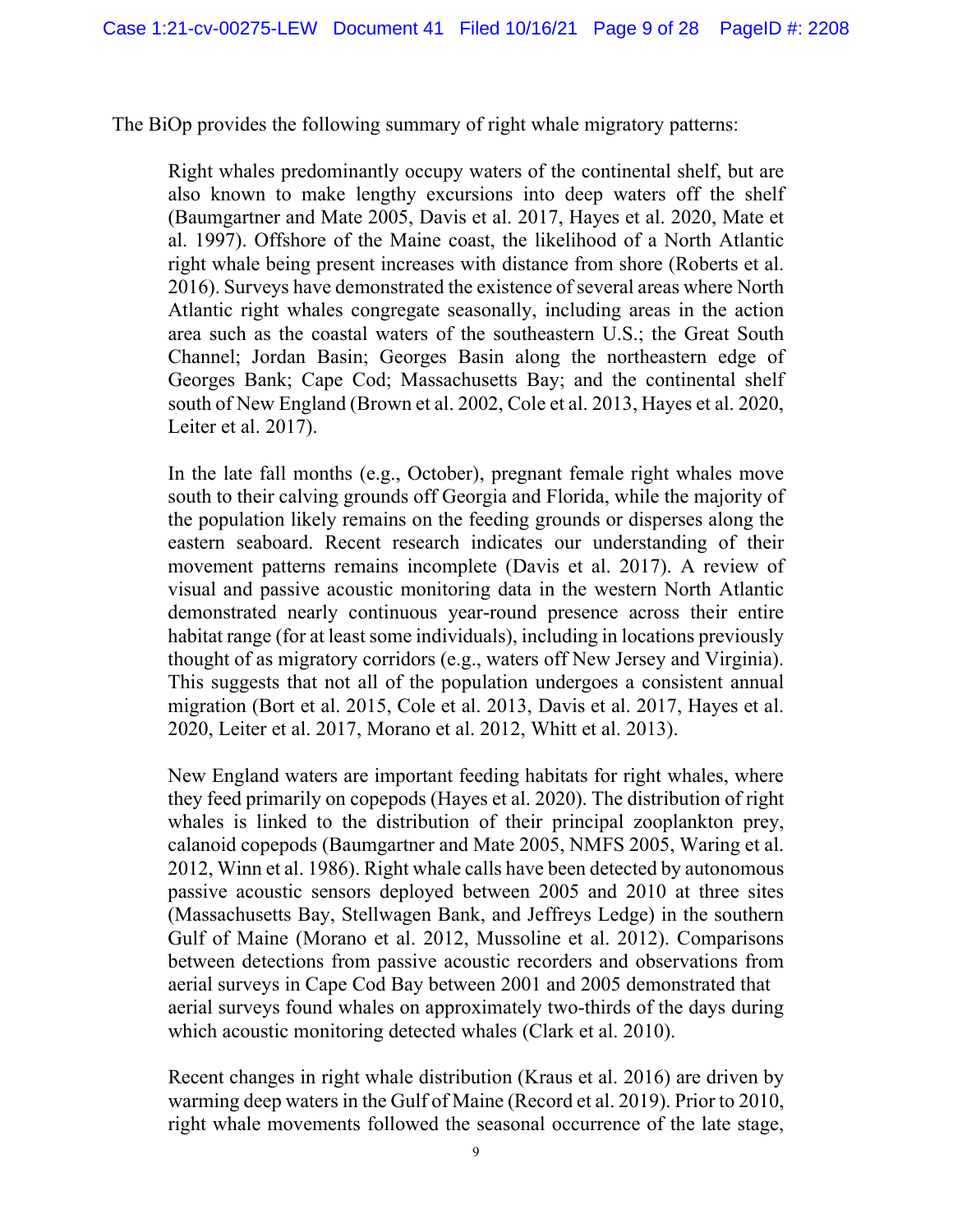lipid-rich copepod C. finmarchicus from the western Gulf of Maine in winter and spring to the eastern Gulf of Maine and Scotian Shelf in the summer and autumn (Beardsley et al. 1996, Mayo and Marx 1990, Murison and Gaskin 1989, Pendleton et al. 2009, Pendleton et al. 2012). Warming in the Gulf of Maine has resulted in changes in the seasonal abundance of late-stage C. finmarchicus, with record high abundances in the western Gulf of Maine in spring and significantly lower abundances in the eastern Gulf of Maine in late summer and fall (Record et al. 2019). One of the consequences of this has been a shift of right whales out of habitats such as the Great South Channel and the Bay of Fundy, and into areas such as the Gulf of St. Lawrence in the summer and south of New England and Long Island in the fall and winter (NMFS NEFSC, unpublished data).

BiOp at 187.

Of the various locales associated with right whale migrations, the one<sup>14</sup> that conceivably overlaps with LMA 1 during the relevant closure period is the "western Gulf of Maine," where the NMFS predicts the presence of right whales during the LMA 1 closure period *in spring* based on seasonal abundance of late-stage C. finmarchicus, while also supposing that the warming<sup>15</sup> of the Gulf of Maine has shifted right whales "south of New England and Long Island in the fall and winter." *Id.* (citing unpublished data); *see also id.* at 198. The right whale's migratory shift away from Maine in the fall and winter raises the flag that the timing of the LMA 1 closure (October through January) is not calibrated to the co-occurrence of whales and fishing effort, let alone the sort of whale aggregations that have informed other closures implemented by NMFS.

According to the BiOp's discussion of the "Effects of the Proposed Action," BiOp § 7, the "highest abundance of … whale populations occur from March through November

<sup>&</sup>lt;sup>14</sup> The LMA 1 is not at the continental shelf and the Stellwagen Bank and Jeffreys Ledge areas are considerably south and west of LMA 1. Georges Bank is nowhere near LMA 1 either.

<sup>&</sup>lt;sup>15</sup> NMFS finds that water temperature has "a large influence on geographic ranges of cetacean species." BiOp at 197.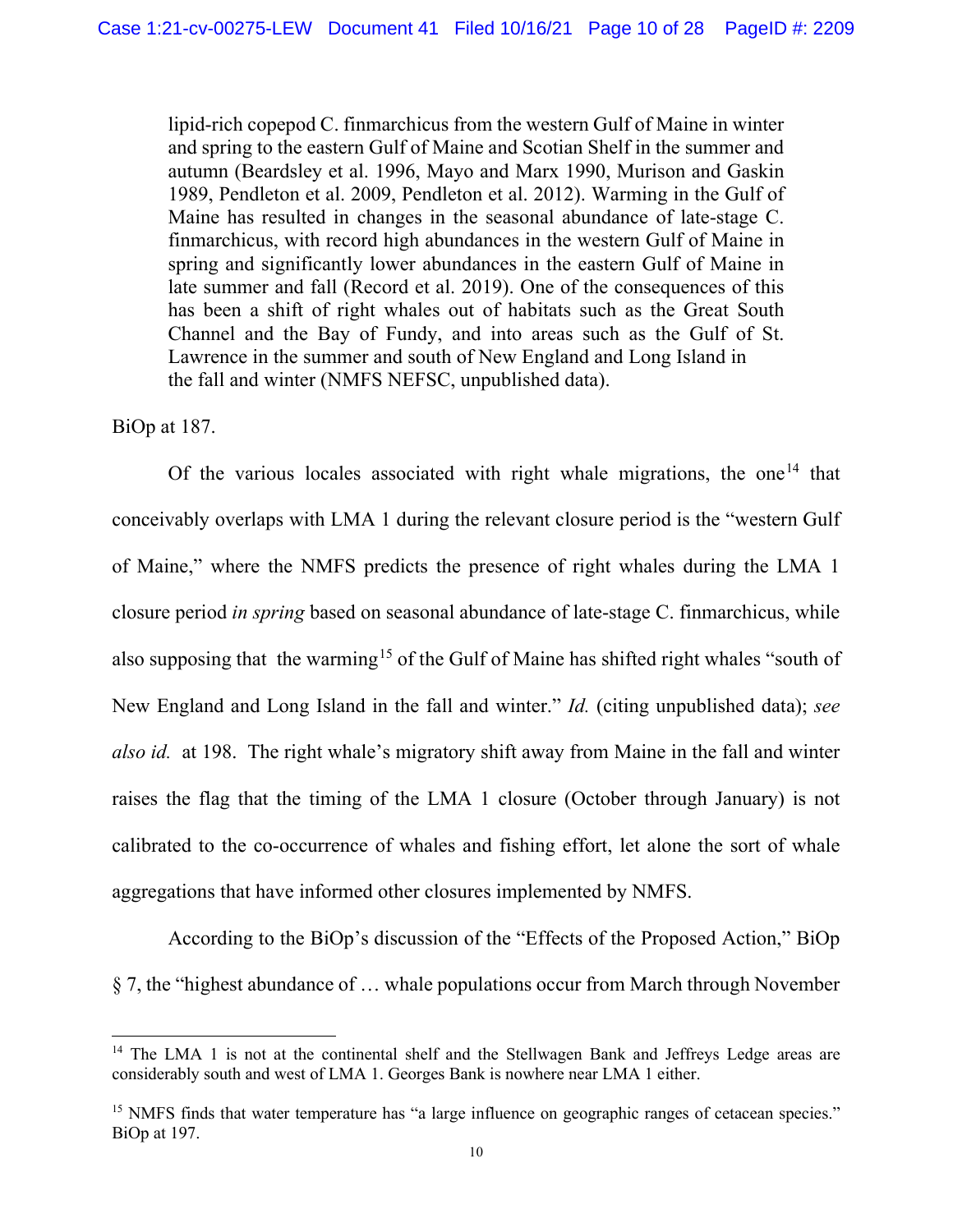in New England waters," *id*. at 210, but this metric is linked to the combined presence of

multiple species. As to right whales specifically, NMFS finds:

For many years, right whales aggregated seasonally in seven known areas: the coastal waters of the southeastern United States; the Great South Channel; Jordan Basin; Georges Basin along the northeastern edge of Georges Bank; Cape Cod and Massachusetts Bays; the Bay of Fundy; and the Roseway Basin on the Scotian Shelf. Since 2010, fewer whales have been using some of these established habitats such as the Great South Channel and the Bay of Fundy (Davis et al. 2017, Hayes 2019). Meanwhile, the use of Cape Cod and Massachusetts Bay seems to have increased and a large portion of the right whale population is now using an area south of Nantucket and Martha's Vineyard from winter through early spring (Davis et al. 2017, Hayes 2019). This area is also used in other seasons (Oleson et al. 2020). In addition, right whales also use more of the U.S. eastern seaboard than previously believed and can be present in the Mid-Atlantic year round (Davis et al. 2017, Hodge et al. 2015, Salisbury et al. 2016, Whitt et al. 2013). The frequency with which right whales occur in offshore waters in the southeastern United States remains unclear (Hayes 2019).

BiOp at 210. These migratory paths do not overlap with the LMA 1 Restricted Area. Elsewhere, when discussing right whale jeopardy, NMFS expresses the understanding that right whales tend to forage in waters in and around the Gulf of Maine in spring and summer. *Id.* at 324. The LMA 1 Restricted Area, however, is to be implemented in fall and winter. These findings related to right whale migratory patterns do not appear to justify the closure of LMA 1 because they do not demonstrate an "overlap of the fisheries and large whales in space and time." *Id.* at 209.

NMFS concludes that of all the fishery gear under its purview, VBR has a statistically high rate of incidence when mortalities or serious injuries occur to whales and that the greatest relative risk to whales in U.S. waters exists in offshore waters. *Id.* at 223. NMFS predicts that U.S. federal fisheries (all such fisheries using all gear types, not just lobster boats fishing in LMA 1 using VBR) will entangle roughly 15 percent of the right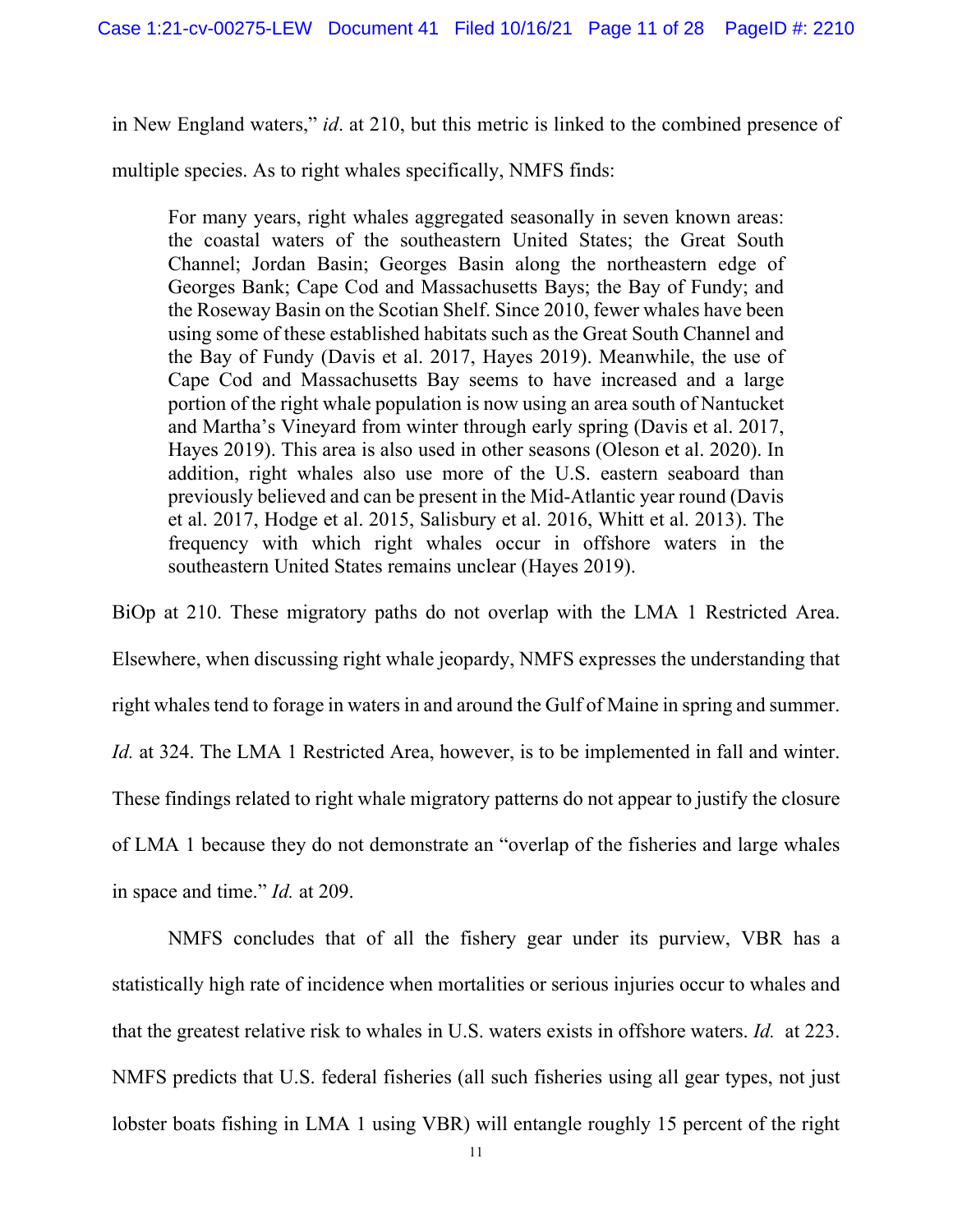whale population annually, a grim figure indeed. *Id.* Given these findings, Phase 1 of the ALWTRP focuses on right whale entanglement with "trap/pot gear used in lobster and Jonah crab fisheries." *Id.* at 224. However, for LMA 1 to be implicated, there should be good reason to believe that VBR in the LMA 1 Restricted Area will overlap with right whale migratory patterns. NMFS provides no alternative rationale when it comes to justifying closures: "Closures protect areas of predictable seasonal aggregations of right whales." *Id.* at 225.

The available record of known large whale entanglement and vessel strike cases between 2010 and 2019 offers little to support outright closure of LMA 1. Though it collects many entanglements and vessel strikes involving right whales, there is no known incident within LMA 1. The report identifies a known vessel strike 26 nautical miles south west of Grand Manan Island in the summer of 2010; a vessel strike 83 nautical miles east of Portland in November of 2011; an entanglement 22.2 nautical miles east of Cape Elizabeth in September 2015; and an entanglement 6.5 nautical miles south east of Seguin Island in September 2016. FEIS appendix  $2.2$ ,  $^{16}$  Of note, the November incident comes within the temporal parameters of the LMA 1 closure, but not its geographic boundaries. It also occurred ten years ago and Gulf of Maine warming trends make this a significant temporal factor.

<sup>&</sup>lt;sup>16</sup> "Final Environmental Impact Statement, Regulatory Impact Review, and Final Regulatory Flexibility Analysis for Amended the Atlantic Large Whale Take Reduction Plan" (NOAA, June 2021), portions available in the record at ECF 1-4 and 25-1.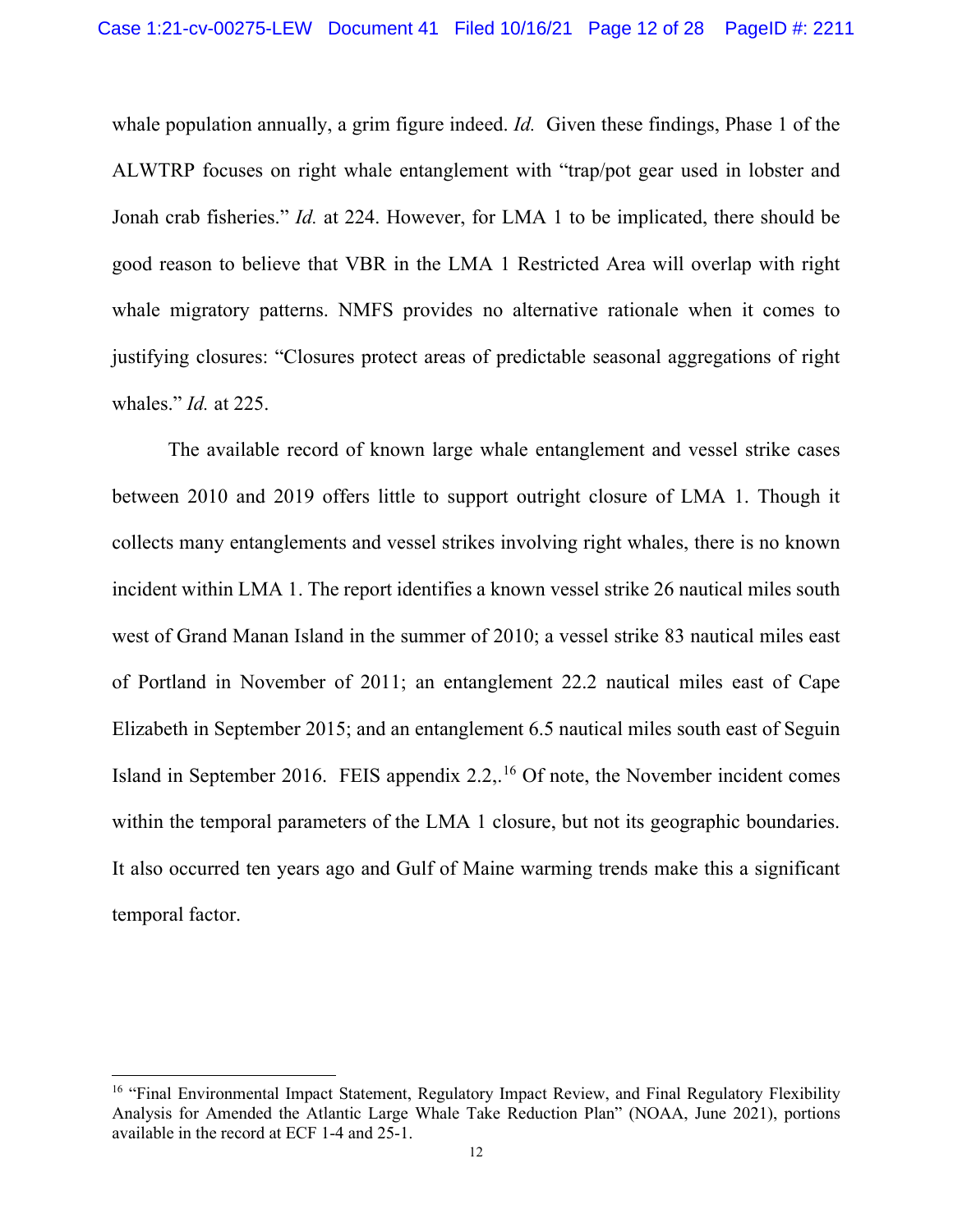To support the partial closure of LMA 1, the Final Rule relies on NMFS's Final Environmental Impact Statement ("FEIS"), a so-called Decision Support Tool version 3, and a habitat model described as "Duke Model Version 11" to supply the co-occurrence data (*i.e*., co-occurrence of right whales and VBR in LMA 1 and elsewhere). Final Rule at 101-103. According to NMFS, the closure period covers a season in which the LMA 1 is a "hotspot" of right whale activity, *id.* at 101, though NMFS also allows that, "[l]ike some commentators, given the lack of systematic surveys in this area, we were concerned that whales might not be using this area after they shifted distributions in the last decade." *Id.*17

The FEIS is a product of the National Environmental Policy Act, which requires federal agency to observe certain procedures (but not outcomes) associated with federal activity, including federal permitting of private activity. The FEIS was produced to satisfy NEPA procedural requirements arising from NMFS's amendment of the Atlantic Large Whale Take Reduction Plan. The FEIS "evaluates the biological, economic, and social impacts" of NMFS's rule-making activity and describes the amendments of the Plan as encompassing measures "designed to reduce the risk of serious injury and death caused by entanglement in commercial fishing gear to a rate below each species potential biological removal level." FEIS at 1. The stated objective of the alternative regulatory measures evaluated in the FEIS is to reduce the incidence of entanglements rapidly by focusing on the reduction or removal of lobster trap/pot VBR from migratory routes at a level sufficient

<sup>&</sup>lt;sup>17</sup> NMFS notes that gear densities are high in LMA 1 and that it focused on LMA 1 rather than LMA 3 (which has higher whale occurrence rates) because of LMA 3's lower line densities and the fact that LMA 3 licensed vessels are adopting trawling up and weak line measures. However, such measures might have been imposed immediately in LMA 1 instead of the immediate closure to fishing with VBR in the LMA 1 Restricted Area. *Id*. at 103.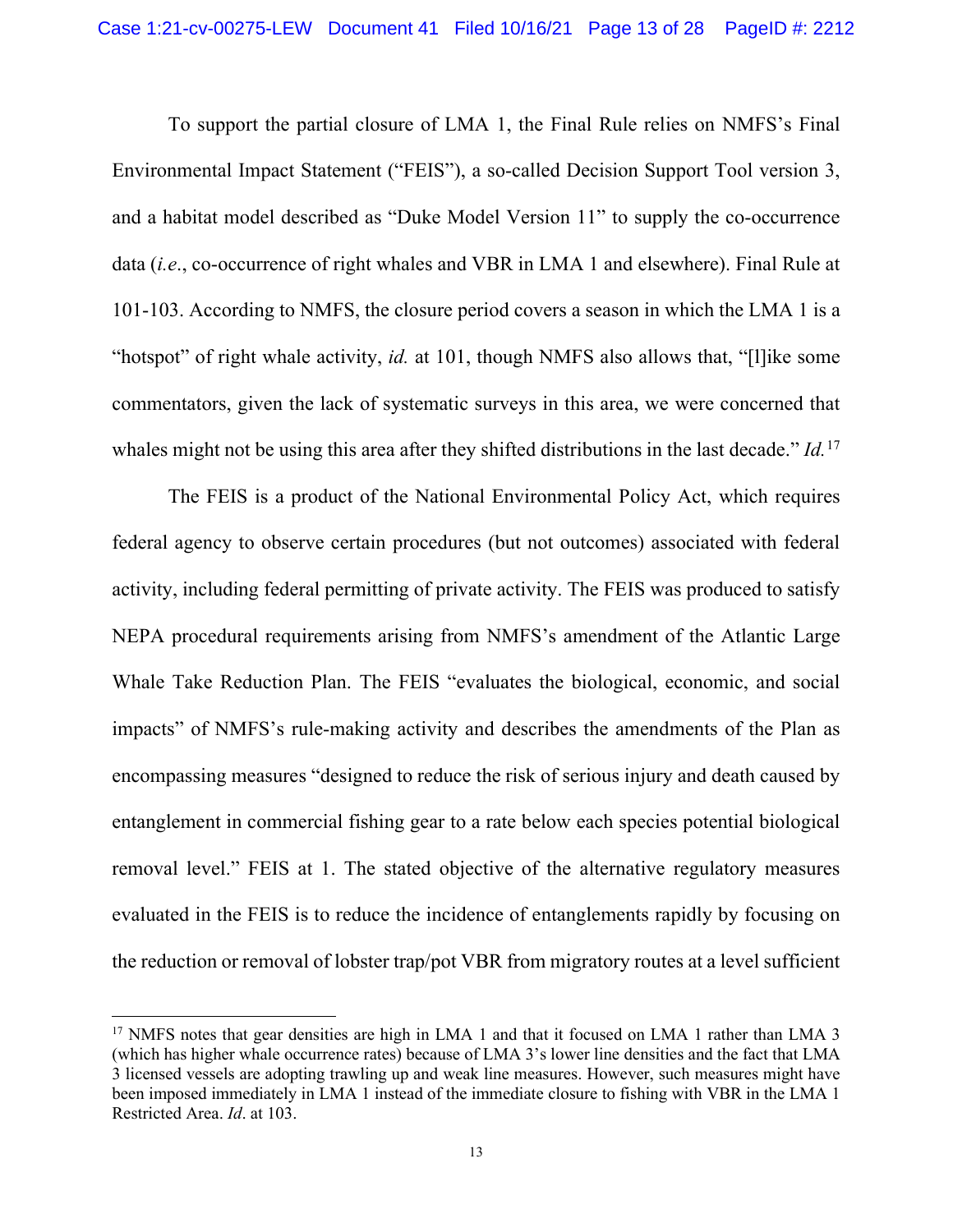to reduce the risk of entanglement by 60 percent.<sup>18</sup> FEIS at 4-5.

According to the FEIS, assumptions about the risk reduction impact of the Final Rule are based primarily on a Decision Support Tool ("DST") designed by the Northeast Fisheries Science Center. NMFS has turned to the DST to substantiate a closure in LMA 1 because NMFS understands that trends over the last decade have made the Gulf of Maine less appealing to right whales. Moreover, NMFS lacks any traditional evidence that Maine fishing gear has been responsible for the take of a right whale in recent years.<sup>19</sup> As described by NMFS in the FEIS:

The DST aids in the comparison of spatial management measures by calculating right whale entanglement risk based on three components: the density of lines in the water, the distribution of whales, and a gear threat model to determine the relative threat of gear based on gear strength.

FEIS at 10 (citing FEIS App'x 3.1). Thus, while NMFS purports to base seasonal closures on a co-occurrence of whales and line densities, the question is whether the DST

<sup>&</sup>lt;sup>18</sup> NMFS states at once that its FEIS focuses on achieving a 60 percent reduction, but also that an 80 percent reduction remains "the upper target." FEIS at 5.

<sup>&</sup>lt;sup>19</sup> NMFS states that for many entanglement incidents resulting in the death or serious injury of a whale the responsible line either is no longer found on the whale or else bears no mark of its origin. Among the other measures being set in place by responsible regulatory agencies are line marking requirements. For example:

The Maine DMR has regulations, effective September 1, 2020, to require gear marking throughout Maine waters using purple as their unique color (DMR Chapter 75.02). Alternative 2 (Preferred) of this FEIS has a modified gear marking scheme …. Additional 1 foot green marks would be required in federal waters under Alternative 2 (Preferred) for better discernment between fishing in U.S. and Canada and between state and federal waters and waters of the Northeast Trap/Pot Management Area.

FEIS at 96. For some reason NMFS's marking requirements will not take effect until May 2022. NMFS does not consider this to be an impediment to immediate imposition of a closure in the LMA 1 Restricted Area because it relies on yet another mathematical approach to assume that a set percentage (*i.e.*, 50%) of entanglement incidents of which it becomes aware are the result of an incident somewhere in U.S. waters. BiOp at 217. NMFS does not explain how it attributes these indicents further to the Gulf of Maine, which NMFS scientists do not consider to be the preferred habitat of the right whale.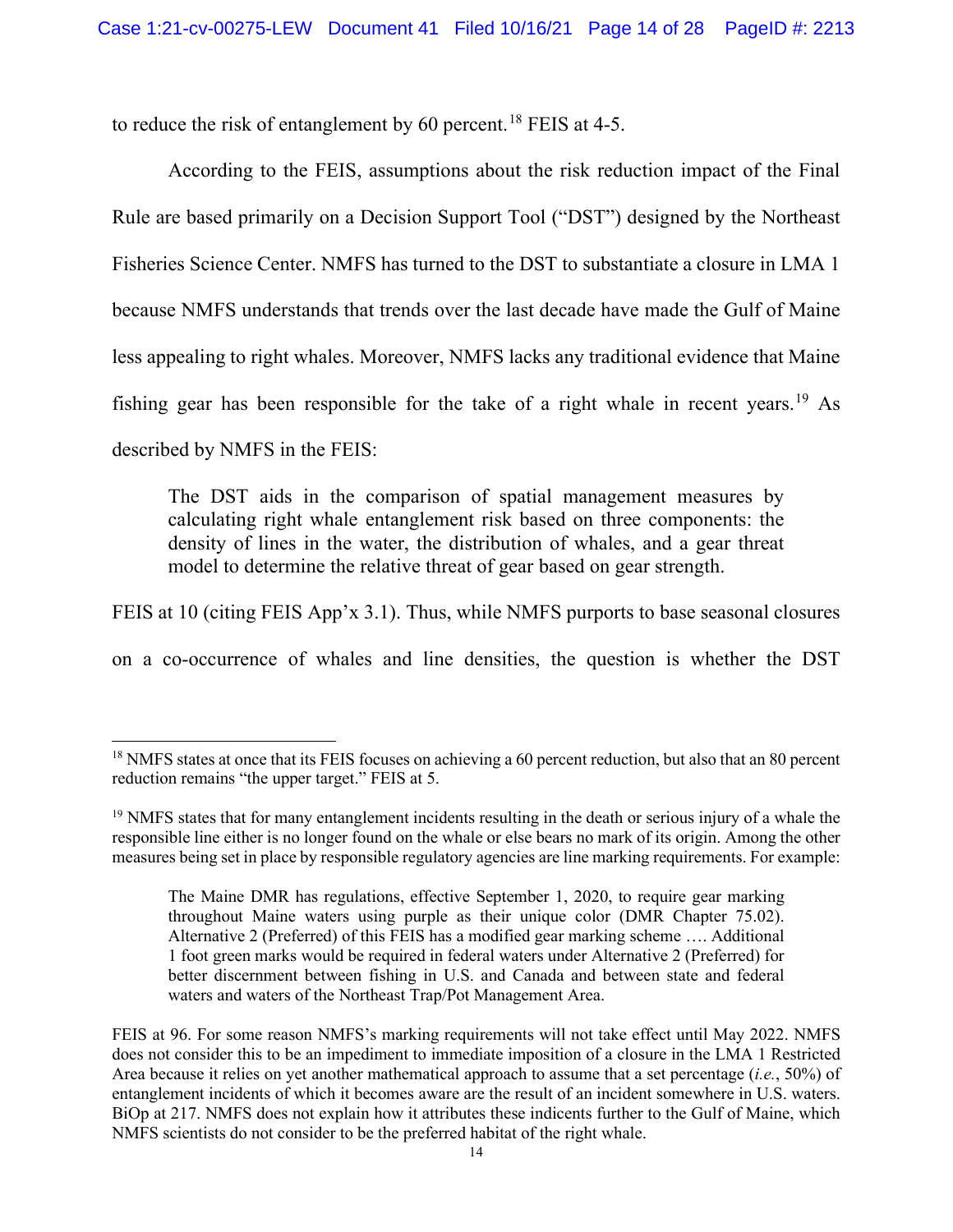substantiates the LMA 1 closure based on meaningful migratory data or simply uses math in a manner that makes a reduction in line density appear statistically meaningful even in the absence of passing whales.

Although the DST is said, by Defendants, to utilize the "best available information about whale distribution," FEIS at 38, the information itself is controversial and not exactly transparent:

The model applies the best available information about whale distribution, buoy line numbers, and configurations of trap/pot gear. There is uncertainty in each data set. Because whales exhibit regular behavioral patterns (e.g., migration, feeding), NMFS seeks to use distribution data to reduce impacts on the fishing industry but maximize the effectiveness of the Plan by designating requirements tailored by region and season. …. Development of these spatial and temporal requirements involves the consideration of the inherent uncertainties and the integration of complex technical input from NMFS researchers and other experts. The models underwent Center of Independent Expert peer review in 2019 that acknowledged uncertainty and suggested modifications that were made when possible. Although much of the data is subject to uncertainty, the information employed in developing the spatial and temporal elements of the alternatives under consideration is the best information currently available.

FEIS at 38. The "consideration of inherent uncertainties and the integration of complex technical input" presumably entail some concrete inputs; according to NMFS, its models use data from the 2010-2018 period after the change in whale distribution was noted, and the data "predict[] this area as a relative hotspot." *Id.* at 40. The issue is whether the Court can evaluate any such data before the Agency implements the LMA 1 Restricted Area.

Section 5.2.1 of the FEIS is entitled Use of NMFS Decision Support Tool. NMFS states that the Tool is "built upon the co-occurrence model" with supporting documentation "of the DST" in FEIS Appendix 3.1 with "outputs" in FEIS Appendix 3.2. Before turning to these sources, the NMFS offers some more practical observations associated with co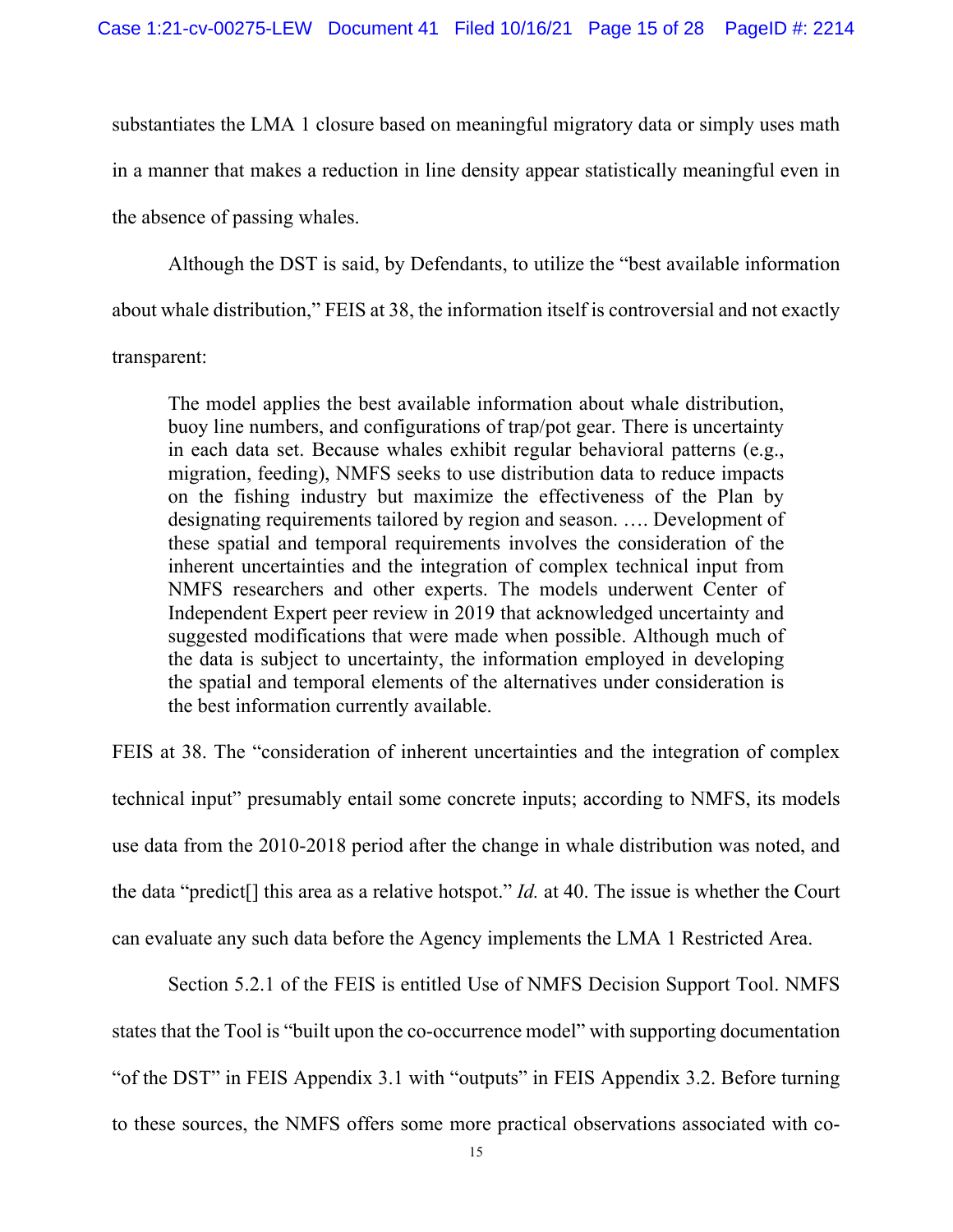occurrence and distance from shore in its discussion of the trawling up meaure. NMFS agrees with the Maine Department of Marine Resources that the risk of co-occurrence increases with distance and that 12 nautical miles supplies some kind of fulcrum point that would counsel in favor of stronger measures. FEIS at 187-88, 192. However, in terms of analysis offered in the FEIS, NMFS presents only aggregate data drawn from all risk reduction measures. *See*, *e.g*., *id.* at 199. It offers details when it has them, providing a graphic of sighting data near Nantucket, for example, *id.* at 203, Figure 5.4, but offers no detail when it comes to LMA 1, only the prediction that right whales "may return [to the area in] pre-2010 frequency … in the future," while Maine fishermen "may … be fishing farther offshore than in previous years" due to greater lobster abundance in these waters. *Id.* at 202. *See also id.* at 204 ("current analysis uses a newer version of the right whale density model (version 11) that captures more recent data after the regime shift that started in 2010 (Pace et al. 2017)"). I turn then to the DST to see whether a basis for fishery closure will reveal itself.

 The Decision Support Tool Model Documentation (FEIS Appendix 3.1) begins with reassuring language:

Within the model, risk posed to the NARW population is calculated as the product of: (1) the density of vertical lines associated with lobster traps at a given location, (2) the threat vertical lines pose to NARW given the configuration of the lobster gear, relative to alternative gear configurations, and (3) the density of NARW expected at the given location. The DST is partially based on the Vertical Line Model (VLM) and Co-Occurrence Model developed by Integrated Economics (IEc, indecon.com) for NOAA since 2004. Many of the inputs to the DST that are comparable to the VLM have a similar format and maintain some backwards-compatibility for the purpose of datasharing.

FEIS appendices p.97. Software paraments include a "whale abundance/distribution model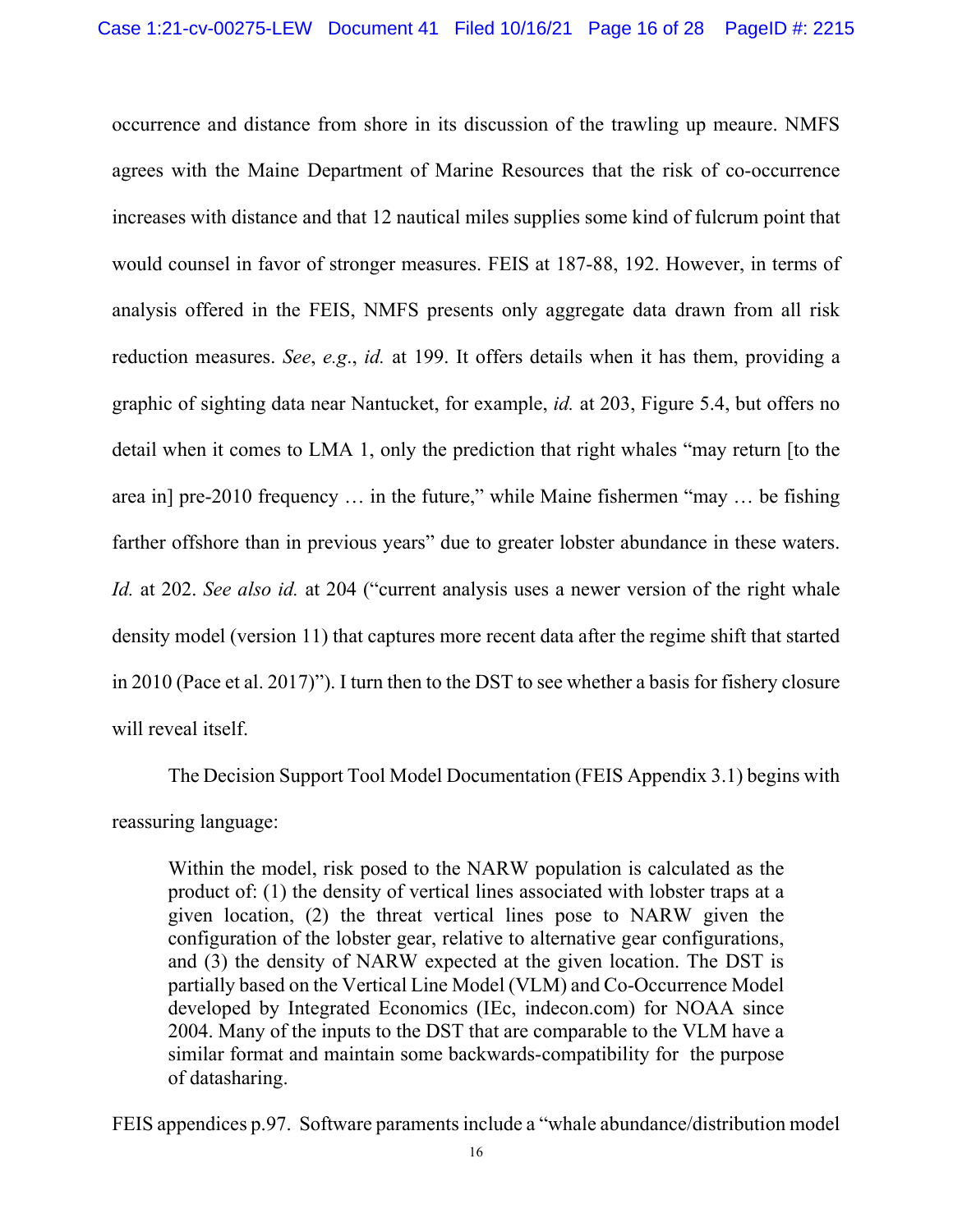… by location and month" and calculate risk values as "the product of gear threat per endline, density of endlines, and density of whales." *Id.* p.99, §§ 2.19, 2.20. One input includes a "whaleinputmodel," a data file with a whale density model. *Id.* § 3.1.4. The program will produce a pure cooccurrence model if queried, and allows NMFS to "examine spatiotemporal distributions." *Id.* §§ 3.1.10, 3.1.11.

Line density models are another "primary input," but the density input for certain areas relies on "methods for different states and the offshore fishery" rather than data, given the lack of a reporting requirement or other reliable metric. *Id.* § 4.1. The method for Maine in the disputed region appears to rely permits and landings data. *Id.* § 4.1.1.1. 20

Whale density models draw heavily on an external report NMFS uses to establish default right whale behavioral patterns over the last decade, citing Jason J. Roberts et al., Habitat-based cetacean density models for the United States Atlantic and Gulf of Mexico, 6 SCI. REP. 22615 (2016). *See* FEIS §§ 4.8, 6.0.

<sup>&</sup>lt;sup>20</sup> Landings data is a controversial metric of effort/line density because landings predominantly reflect increased lobster abudance and abundance metrics are much higher closer to shore. Maine DMR Letter to NOAA re Technical Memo (Oct. 2018), FEIS Appendix 3.3.1.2 ("It is unclear why NOAA would choose to use state landings records for only one state that is dominated by inshore effort if seeking to accurately characterize offshore effort, as the majority of the truly "offshore" effort (in Area 3) is from permitholders in other states."); Letter to NOAA re Scoping (Sept. 2021), FEIS Appendix 3.3.1.4. In the Final Rule, NMFS estimates that between 60 and 120 vessels fish for lobster in the LMA 1 restricted zone. Final Rule at 107. In practice, actual line densities are difficult to measure because they depend on fisherman effort and NMFS has not imposed reporting requirements as a condition of licensure for these offshore federal waters and because there are many latent licences out there. "Many fishermen who hold licenses do not actively fish at all, and many active fishermen do not fish all of the traps that have been allocated to them." FEIS at 190. Because LMA 1 has lobster in high abundance, some significant effort is anticipated in this entire zone. Id. at 191. Yet is is understood that effort falls off with increased distance from shore. Ultimately, NMFS concedes that modeling this factor is difficult and "complicates the assessment of entanglement risk in this region." FEIS at 193. NMFS says it would benefit from "improved trip reporting and … vessel monitoring." *Id*. The record includes evidence that the entire offshore zone beyond 12 nautical miles yielded roughly 9% of Maine landings in 2016. Actual vessel numbers and gear configurations in this zone are not clearly understood. Maine Department of Marine Resources Letter to NOAA re Scoping, FEIS Appendix 3.3.1.4.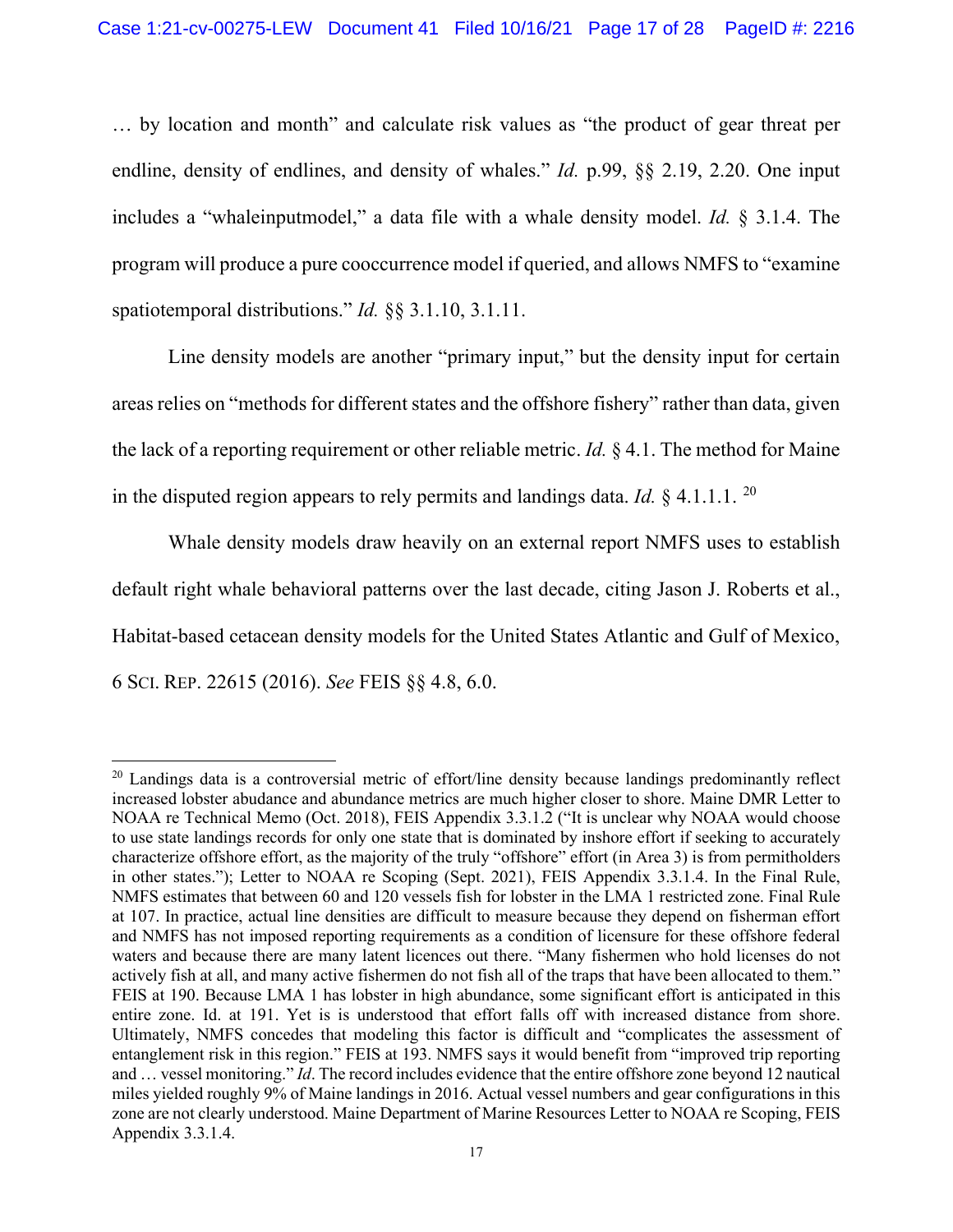The spatial and temporal distribution of whales within the model domain is adapted from the Right Whale Habitat model from Roberts et al. (2016). In short, the model uses whale citing data from a variety of sources, matched with co-located oceanographic and habitat variables to predict whale density at any given location. The right whale habitat model has been updated over the past two years with a number of improvements. Recognizing that whale distributions and seasonal migration patterns have changed over the past decade, the whale distribution model now has three options for inputs, one model for the past decade  $(2010 - 2018)$ , a second for the previous decade (2003 – 2009) and a third for the entire time series. We used the recent decade model as the default for all current analysis and used the other two models for some explorations of uncertainty in whale distributions and robustness of management plans. The updated models are estimated at a 5km pixel resolution and was translated to the domain of the DST by overlaying the points within the DST domain on the whale habitat model raster and extracting the overlapping values. Thus, whale density values for individual pixels in the DST will have the same value as some neighboring pixels if they fell into the same cell in the original whale model. (Figure 4.8.a and b).

#### *Id.*

 Trap density defaults for the DST were, for the LMA 1 Restricted Area, between 10 and 100 traps per square mile between October and January. Figure 4.1.3.a. But line density defaults reflect between 1 and 10 lines per square mile. Figure 4.1.3.b. A "whale habitat score" graphic reflects another input, and November, December and January show some uptick in the default inputs, moving the needle from close to 0.00 to beneath 0.04. This graphic is confusing given that it purports to provide a habitat score but also bears the legend "Monthly whale density." Figure 4.8.a. A logarithmic scale version of the map is, predictably, more attention grabbing. Figure 4.8.b.

From all that appears in the record, the DST provides a predictive model that ties together uncommon sightings and a habitat model that supports the idea that the Gulf of Maine can supply an adequate feeding ground for individual right whales during the fall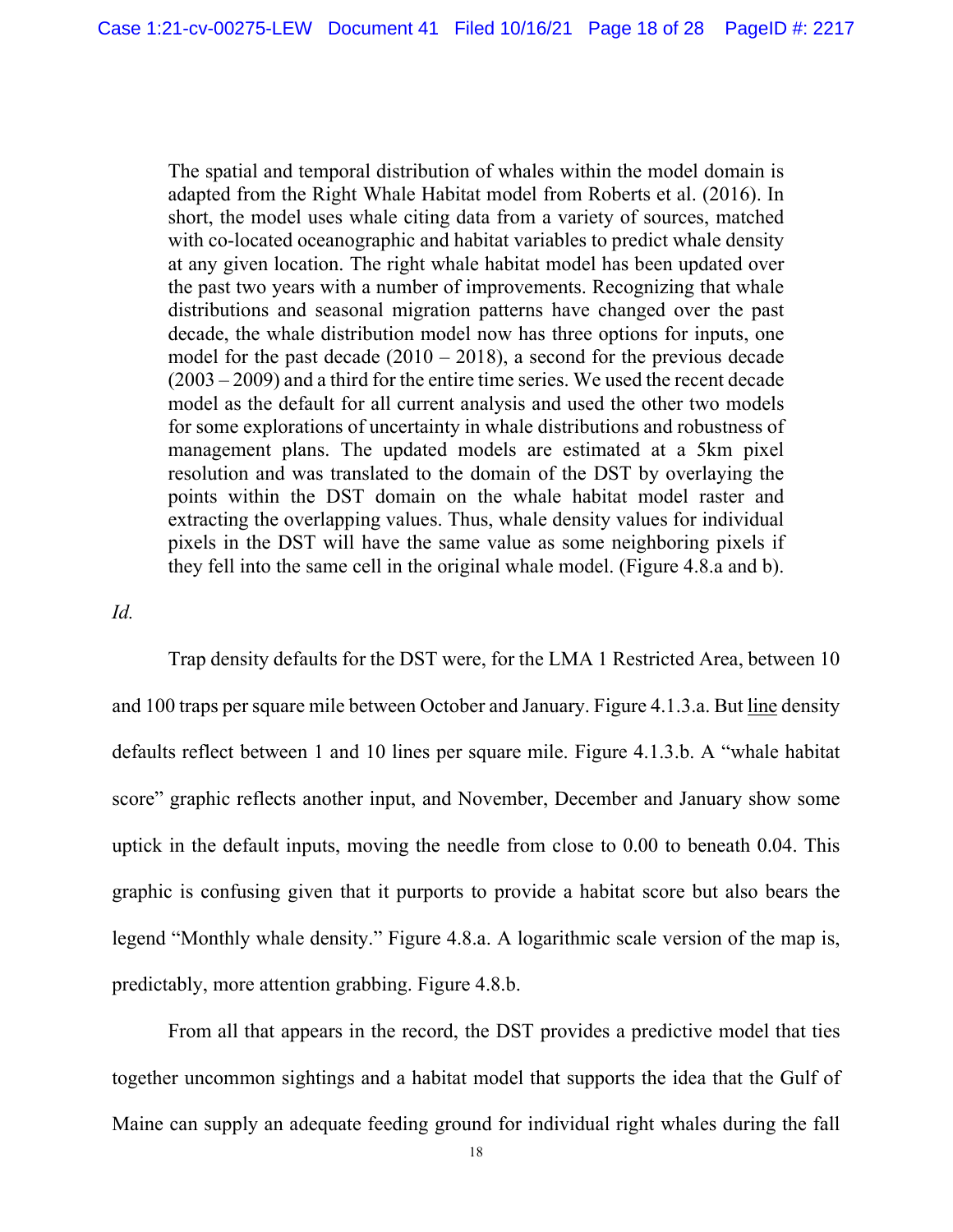and winter months.<sup>21</sup> In other words, it appears to be an accepted understanding that there is potential that one or more right whales may transit the LMA 1 Restricted Area during the closure period.

#### **DISCUSSION**

The standard for issuing a temporary restraining order is "the same as for a preliminary injunction." *Bourgoin v. Sebelius*, 928 F. Supp. 2d 258, 267 (D. Me. 2013). (citations and quotation marks omitted). The record before the Court must demonstrate (A) the plaintiff is likely to succeed on the merits of a claim for which injunctive relief is available; (B) a significant risk of irreparable harm if the injunction is withheld; (C) a favorable balance of the equities; and (D) the requested relief will not harm the public interest. *NuVasive*, *Inc. v. Day*, 954 F.3d 439, 443 (1st Cir. 2020). As the party seeking injunctive relief – and as the only party presently before the Court – the plaintiff necessarily bears the burden of establishing that the factors favor the award of a temporary restraining order. *Nat'l Org. for Marriage v. Daluz*, 654 F.3d 115, 117, 119-20 (1st Cir. 2011).

#### **A. Reviewability**

To start, I find that Plaintiffs' APA claim is reviewable. Defendants correctly note that the issue of whether courts may entertain "so-called 'pure APA' action[s] without reference to another susbtantive statute" remains unsettled in this circuit. *Union of Concerned Scientists v. Wheeler*, 954 F.3d 11, 21–22 (1st Cir. 2020). But this is not a "pure

<sup>&</sup>lt;sup>21</sup> The Maine Department of Marine Resources characterized the predictive model as follows: "This leaves" much of the Gulf of Maine relying on the modeled distribution of right whales, which uses climatological data when there is little effort and low sightings." Letter to NOAA re Decision Support Tool (April 2019), FEIS Appendix 3.3.1.3.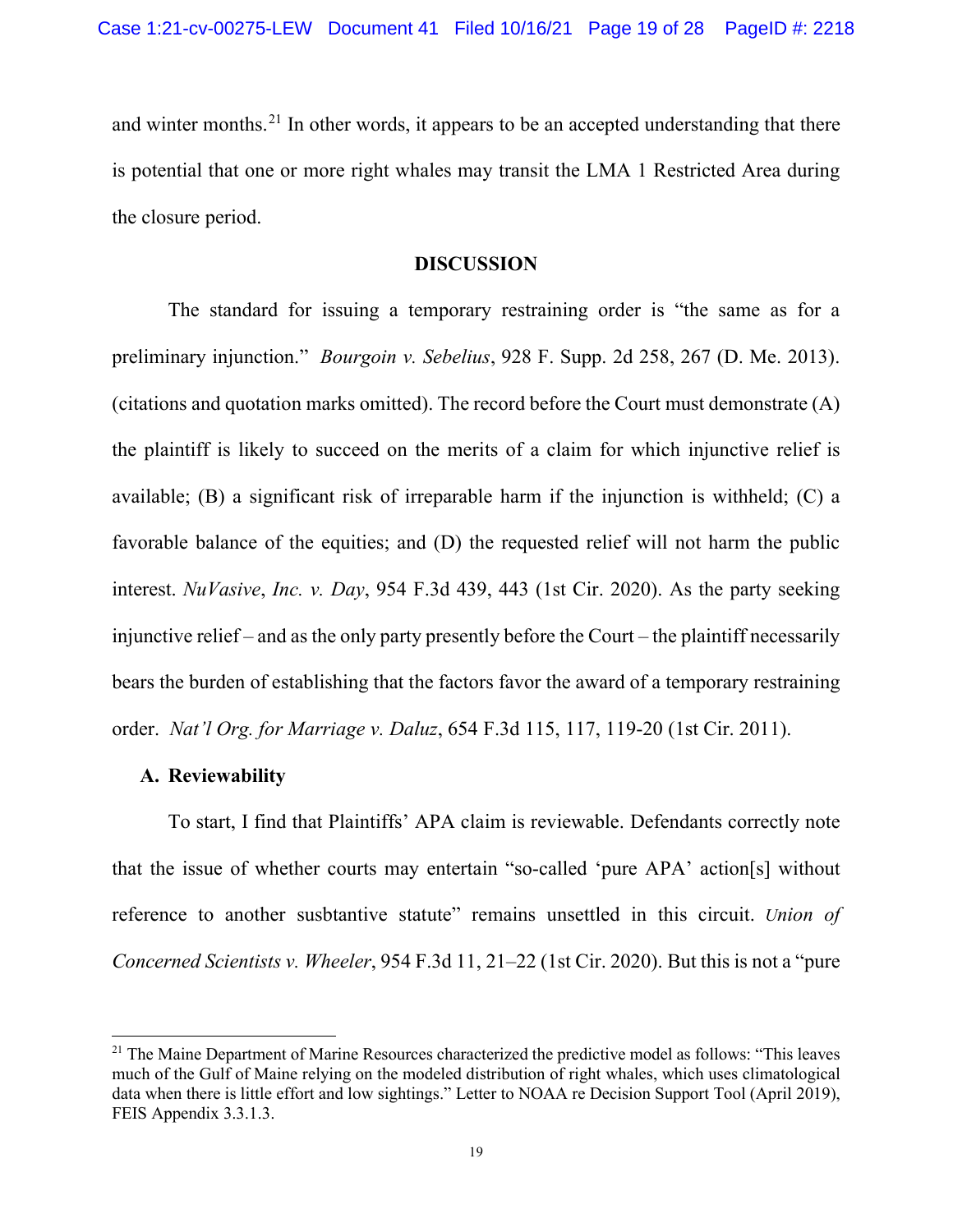APA" claim—as I understand it, Plaintiffs argue that the Final Rule is an arbitrary and capricious application of the MMPA. Specifically, Plaintiffs claim that the challenged closure "does not further the purposes of the . . . MMPA" inasmuch as the closure is unrelated to the statutory mandate under the MMPA to protect whales and other marine mammals. Pls.' Mot. 7, 8 (ECF 10). That Plaintiffs failed specifically to recite the MMPA's statutory directive when stating their claim in the complaint, *see* Complaint at 34, does not warrant the dismissal of this case.

#### **B. Likelihood of Success**

Failure to demonstrate a likelihood of success on the merits ordinarily precludes the award a preliminary injunction. *New Comm. Wireless Servs., Inc. v. SprintCom, Inc.*, 287 F.3d 1, 9 (1st Cir. 2002). On the other hand, "[a]s a matter of equitable discretion, a preliminary injunction does not follow as a matter of course from a plaintiff's showing of a likelihood of success on the merits." *Benisek v. Lamone*, — U.S. — , 138 S. Ct. 1942, 1943–44 (2018) (per curiam). In the final analysis, "trial courts have wide discretion in making judgments regarding the appropriateness of such relief." *Francisco Sánchez v. Esso Standard Oil Co*., 572 F.3d 1, 14 (1st Cir. 2009)). While the "plaintiffs must show 'more than mere possibility' of success" for me to grant a preliminary injunction, *Sindicato Puertorriqueno de Trabajadores v. Fortuno*, 699 F.3d 1, 10 (1st Cir. 2012) (quoting *Respect Maine PAC v. McKee*, 622 F.3d 13, 15 (1st Cir. 2010)), I "need not predict the eventual outcome on the merits with absolute assurance," *Ross-Simons of Warwick, Inc. v. Baccarat, Inc.*, 102 F.3d 12, 16 (1st Cir. 1996).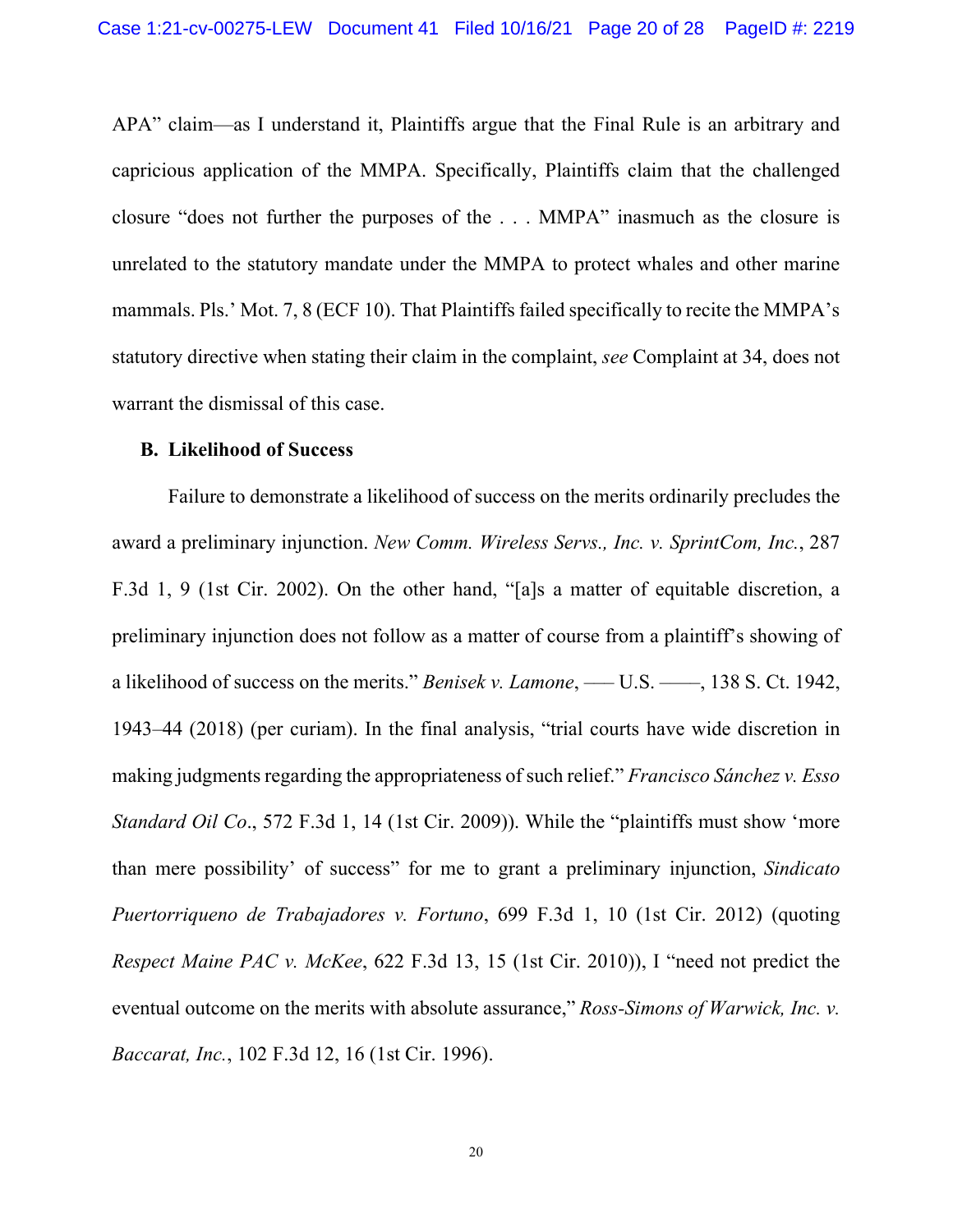A district court is empowered to reverse agency action that is "arbitrary, capricious, an abuse of discretion, or otherwise not in accordance with law." 5 U.S.C.  $\S$  706(2)(A). *See also Motor Vehicle Mfrs. Ass'n of U.S., Inc. v. State Farm Mut. Auto. Ins. Co.*, 463 U.S. 29, 41 (1983). "Review under the arbitrary and capricious standard is narrow and this Court may not substitute its judgment for that of the agency, even if it disagrees with the agency's conclusions." *River St. Donuts, LLC v. Napolitano*, 558 F.3d 111, 114 (1st Cir. 2009). Under this "deferential" standard, the "agency's actions are presumed to be valid," *Puerto Rico Tel. Co. v. Telecommunications Regul. Bd. of Puerto Rico*, 665 F.3d 309, 319 (1st Cir. 2011), and "the court must uphold a rule if the agency has 'examine[d] the relevant [considerations] and articulate[d] a satisfactory explanation for its action[,] including a rational connection between the facts found and the choice made.'" *F.E.R.C. v. Elec. Power Supply Ass'n*, 577 U.S. 260, 292 (2016), *as revised* (Jan. 28, 2016) (alteration in original) (quoting *State Farm*, 463 U.S. at 43). Specifically, the court looks to whether the agency relied on factors Congress did not intend for it to consider, failed to consider an important aspect of the problem, or offered an explanation at odds with the evidence before the agency or so implausible it could not be considered to reflect a reasonable view or the application of specialized agency expertise. *Marasco & Nesselbush, LLP v. Collins*, 6 F.4th 150, 172 (1st Cir. 2021).

In this case, Defendants (hereinafter "the Agency") imposed what is, in practical effect, a substantial closure of the Maine lobster fishery, based on what appears to be a markedly thin statistical modeling methodology. Making matters more troublesome, this approach departs dramatically from the Agency's past practice of justifying closures based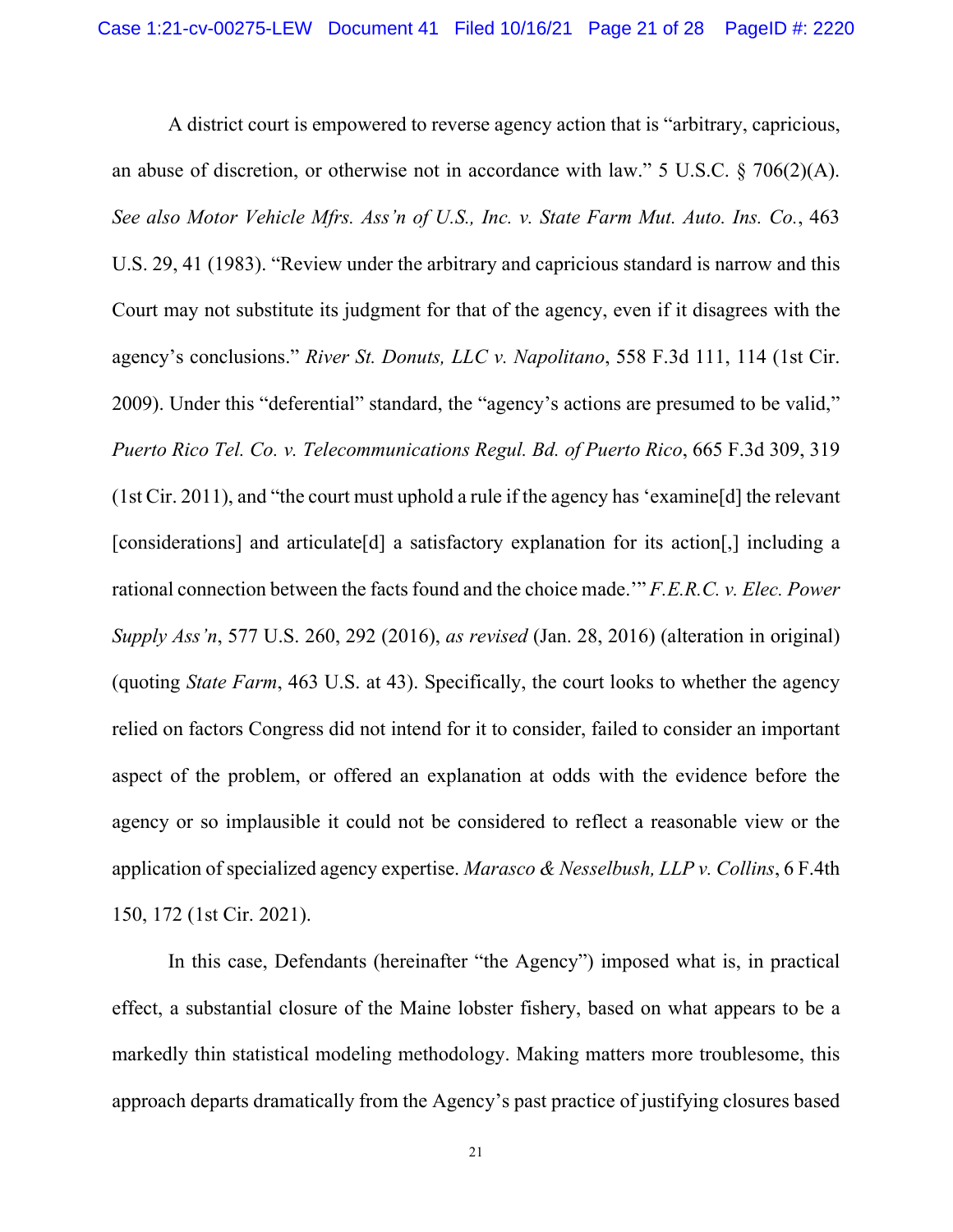on known and predictable whale aggregations demonstrated by concrete evidence. Instead, the Agency relied on a "right whale density model" to identify areas of "higher than average risk" where a targeted closure could achieve the greatest gain in risk reduction without overly disrupting the fishery—certainly a laudable goal. FEIS at 80. This model attempts to account for where whales are most likely to be present based on whale sightings and "environmental covariates believed to correlate with cetacean distributions," including the shape of the seabed, oceanographic factors such as currents, and known distributions of prey species. Jason J. Roberts *et al.*, *Habitat-based cetacean density models for the United States Atlantic and Gulf of Mexico*, 6 SCI. REP. 22615 (2016). The model suggests that because the LMA 1 Restricted Area is both a viable habitat for right whales during the winter months and an abundant winter lobster fishery that will receive considerable fishing effort, it is a suitable location for a targeted closure.

 While an agency may, in its discretion, choose which pieces of evidence to rely on and which to discount, *see Upper Blackstone Water Pollution Abatement Dist. v. U.S. E.P.A.*, 690 F.3d 9, 26 (1st Cir. 2012), it may not, in so doing, ignore an important aspect of the problem that it is trying to solve, *see id.* at 20. Here, the agency's devotion to whale distribution modeling ignored what I deem to be a core aspect of the problem of right whale entanglements: whether right whales *actually* aggregate in the LMA 1 Restricted Area. While Plaintiffs' bold contention that there are no right whales in the Gulf of Maine<sup>22</sup> may yet be contradicted by scientific and anecdotal evidence, the record presented thus far does

<sup>&</sup>lt;sup>22</sup> It appears generally accepted that the Gulf of Maine is not the preferred habitat of right whales and that there is a dearth of evidence to conclude that there has been a taking of a right whale there in recent years.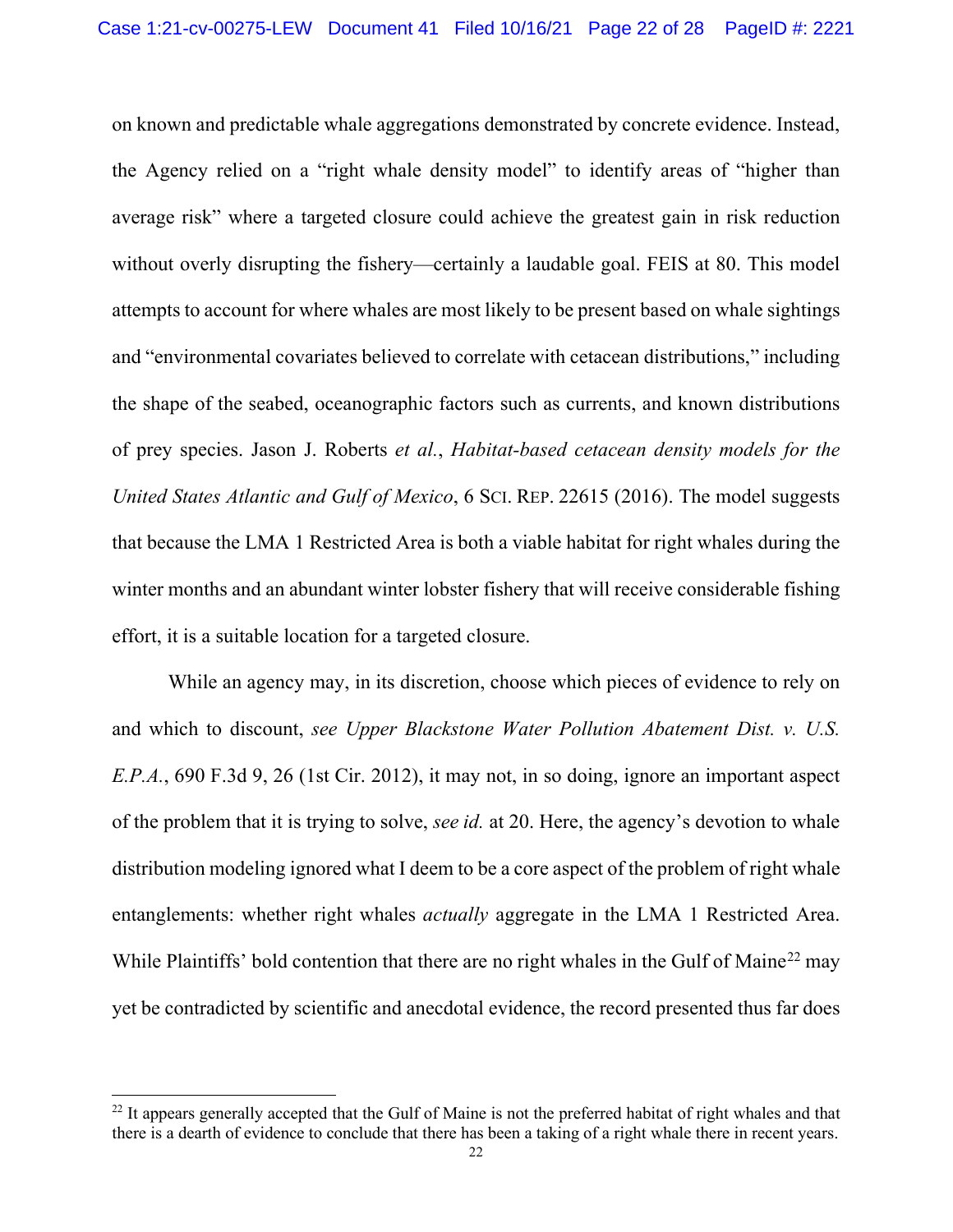not indicate that right whales actually congregate in or pass through the LMA 1 Restricted Area with nearly enough frequency to render it a "hotspot" for whale and bouy line cooccurrence, contrary to the Agency's characterization.

I recognize that it is not my place to second guess the Agency's informed decision to rely on this data, nor am I hubristic enough to do so. And were these distributional models the only evidence available to the Agency in its effort to preserve a quickly disappearing endangered species, the Agency's reliance on such models may, out of necessity, be deemed reasonable and its failure to consider the actual presence of right whale aggregations excusable. But that is not the case—the agency does have the ability to generate evidence more reliable than abstract mathematical models to prove or disprove right whale occurrence rates in the Gulf of Maine in the winter season, most notably in the form of passive acoustic recorders that have *this year* been placed along the Maine coast and could have been placed earlier during the multi-year review process that resulted in the Final Rule. FEIS at 81. Presumably the Agency recognizes the practical utility of such evidence when it comes to imposing a closure based on buoy line and whale co-occurrence and will soon have such evidence to evaluate, which will either substantiate or contradict its modeling effort.23

I do not conclude today that the Agency, in fact, acted arbitrarily or capriciously in crafting the Final Rule. I find only that the Plaintiffs have shown a strong enough likelihood of success and that their challenge to the proposed seasonal closure of the LMA 1

<sup>&</sup>lt;sup>23</sup> During the oral argument on Plaintiffs' Motion, the Agency read from a website that purports to collect acoustical data collected by a non-governmental entity, but the Agency did not place any such data in the record to substantiate the Agency's decision-making process.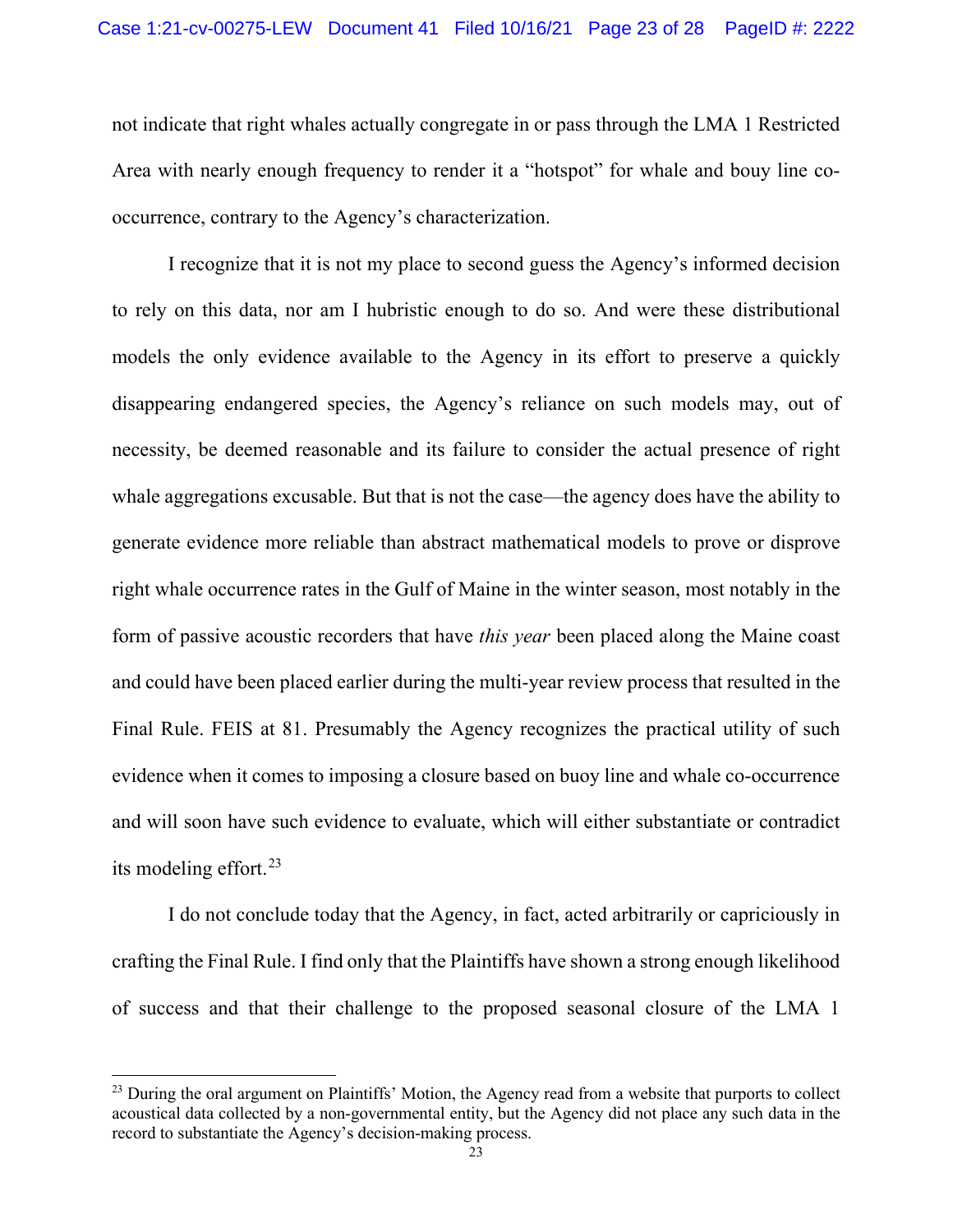Restricted Area warrants more fulsome consideration than the preliminary injunction window allows for.

## **C. Irreparable Injury**

The MMPA directs the Agency to consider the "economics of the [lobster] fishery" and the impact that a regulation would have on the fishery, 16 U.S.C. § 1387(f)(2), and the record shows that the Agency acknowledged the economic impact of the seasonal closure, *see* Atlantic Large Whale Take Reduction Plan Regulations, 86 Fed. Reg. 51,970, 51,971 (Sept. 17, 2021) (to be codified at 50 C.F.R. § 229.32). But the Agency characterized the impact in a broad-brush fashion, suggesting the impact represents "1.5 to 3 percent of the … landings value to the fisheries." *Id*. This assessment does not appear to take into consideration the local impact of a closure of the LMA 1 Restricted Area, but instead uses another mathematical maneuver to reduce local impacts to a marginal level. Standing alone, this omission is not likely to prove determinative, but it contributes weight to Plaintiffs' side of the balance beam for purposes of my effort to decide whether the status quo should remain in place during the pendency of this action.

Plaintiffs' concerns about the economic effects of the regulation on themselves and other Maine fishermen, *see* Pls.' Mot. at 21–22, 23–24, are sufficiently likely and substantial to support preliminary injunctive relief. While loss of income "infrequently rise[s] to the level of irreparable harm required for a preliminary injunction," *Nwaubani v. Grossman*, 806 F.3d 677, 681 n.8 (1st Cir. 2015) (citing *Sampson v. Murray*, 415 U.S. 61, 91–92 (1974)), it may nonetheless suffice in a case where the government is a defendant and the plaintiff can show a "significant" economic harm. *California Ass'n of Priv.*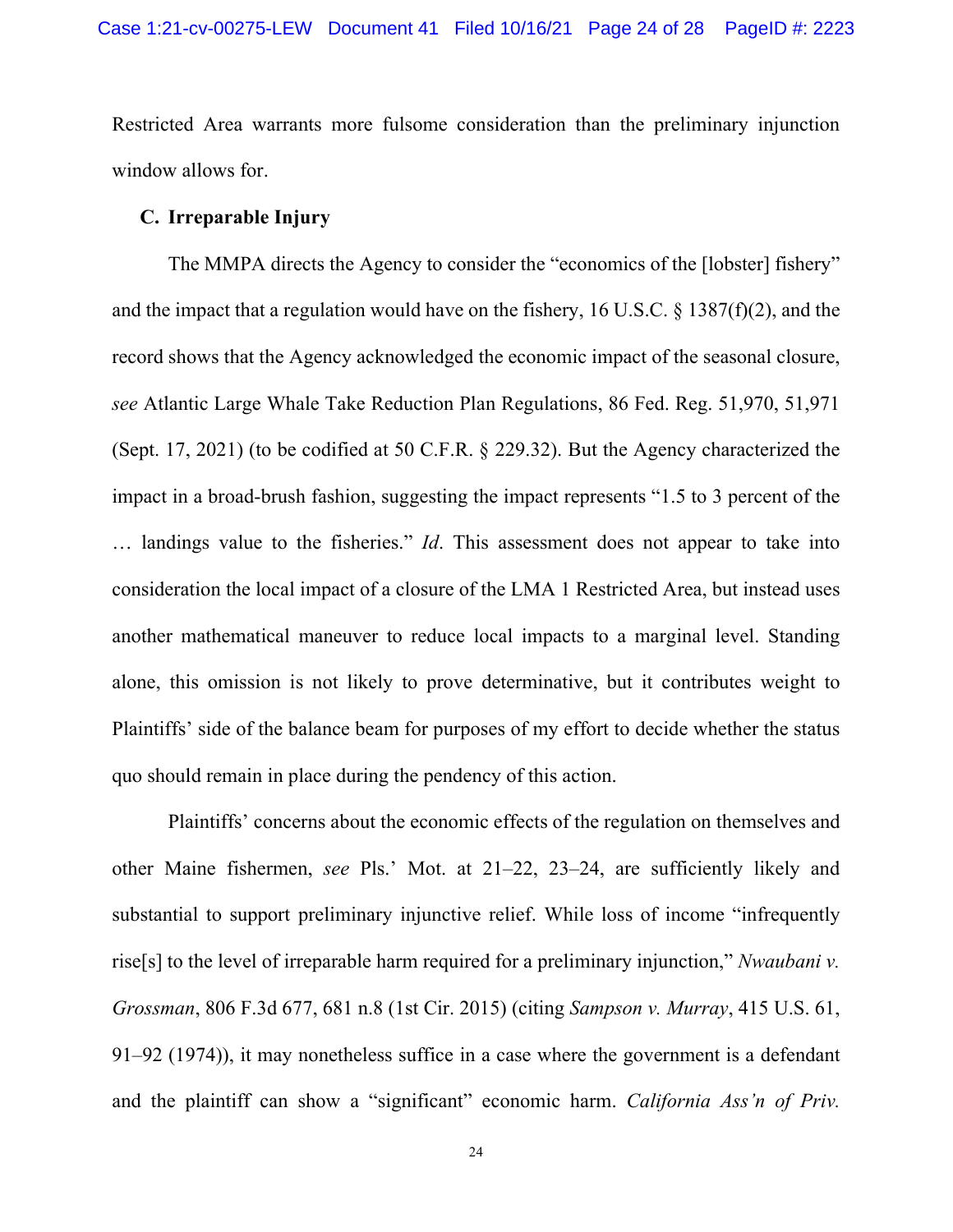*Postsecondary Sch. v. DeVos*, 344 F. Supp. 3d 158, 170 (D.D.C. 2018) (quoting *Gulf Oil Corp. v. Dep't of Energy*, 514 F. Supp. 1019, 1026 (D.D.C. 1981)). The figures that the Plaintiffs offer for the amount of income they anticipate losing may be overstated—there is no fisherman whose state license limits fishing in the LMA 1 Restricted Area, though I ackcnowledge the logistical difficulties and resulting chaos when a fleet of lobstermen are dislocated from their traditional fishing grounds and find themselves seeking shelter from the storm in other claimed grounds. Plaintiffs have offered sufficient evidence to support particularized and irreparably injury. Even the Agency acknowledges that the closure will be costly for lobstermen, who are expected to bear an "annual cost of compliance" of "\$9.8–19.2 million, representing 1.5 to 3 percent of the 2019 landings value of the fisheries." Atlantic Large Whale Take Reduction Plan Regulations, 86 Fed. Reg. 51,970, 51,971. Given that the cost of the closure also will be born by two communities— Vinalhaven and Stonington—it is hard to cast such losses as anything other than "significant."

 Regardless, I find that Plaintiffs have met their burden of showing that irreparable harm is likely to the extent that the closure would permit competitors to "infiltrate the LMA 1 Restricted Area" and thereby permanently deprive them and other established fishermen of their claims to "generational . . . fishing grounds." Pls.' Mot. at 23. Were this fear simply that competitors would "deplete the area of lobsters," Defs.' Opp'n. 11 (ECF 25), it would amount to no more than an economic harm; but as I read it, Plaintiffs in fact fear a much more permanent loss of their existing fishing grounds due to regulatory standards that effectively cede those interests to larger economic forces with which they compete.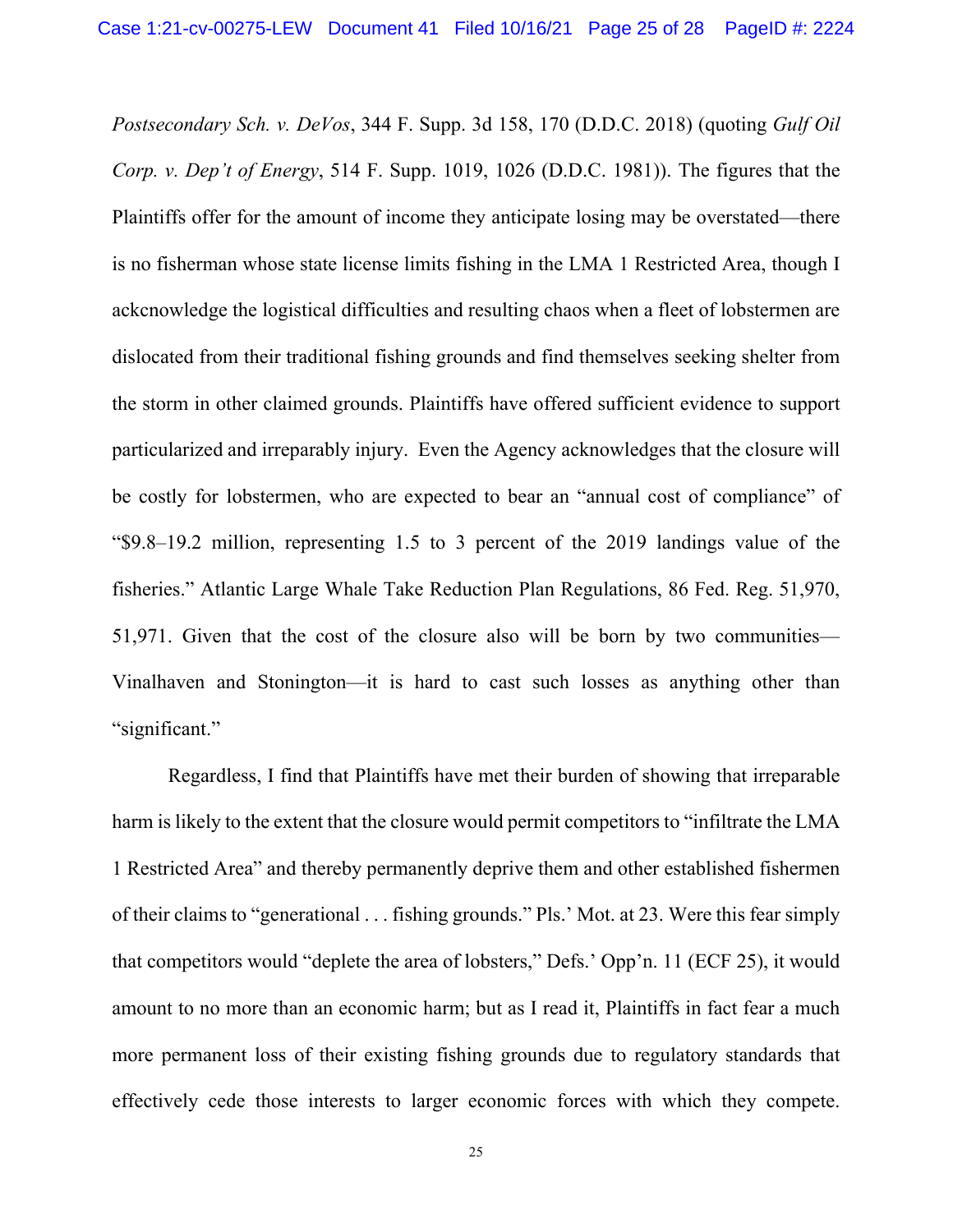Specifically, they fear that they will return to the LMA 1 Restricted Area in the spring to find either the area overrun with ropeless traps set by competitors or an ecosystem ruined by ground fishing.

The Agency does not deny the possibility of these outcomes, acknowledging in a response to a comment to the proposed rule that fishermen who have not previously fished the LMA 1 Restricted Area but who "obtain EFPs to fish without buoy lines" will be able to fish the area during the closure. 86 Fed. Reg. 51,970, 51,995. Indeed, the Agency appears to suggest that possible turnover of longstanding gear claims would be a benefit of the proposed rule inasmuch as it would incentivize a shift to ropeless fishing and "open[] up fishing habitat that mobile gear vessels have not been able to access due to the presence of lobster trawls." *Id*.

Accordingly, I find that the Plaintiffs have met their burden of showing that they will be irreparably harmed in the absence of preliminary injunctive relief.

### **D. Balance of Equities and Public Interest**

Although the "balance of [equities] and the public interest [generally] tips heavily in favor of protected species" by virtue of the fact that Congress has chosen to pass legislation protecting them, *Strahan v. Coxe*, 127 F.3d 155, 160 (1st Cir. 1997) (quoting *National Wildlife Fed'n v. Burlington Northern R.R.,* 23 F.3d 1508, 1510 (9th Cir.1994)), given the foregoing discussion of the merits-related and injury-related factors, I find that the balance of the equities favors preliminary injunctive relief that stalls implementation of the LMA 1 Restricted Area.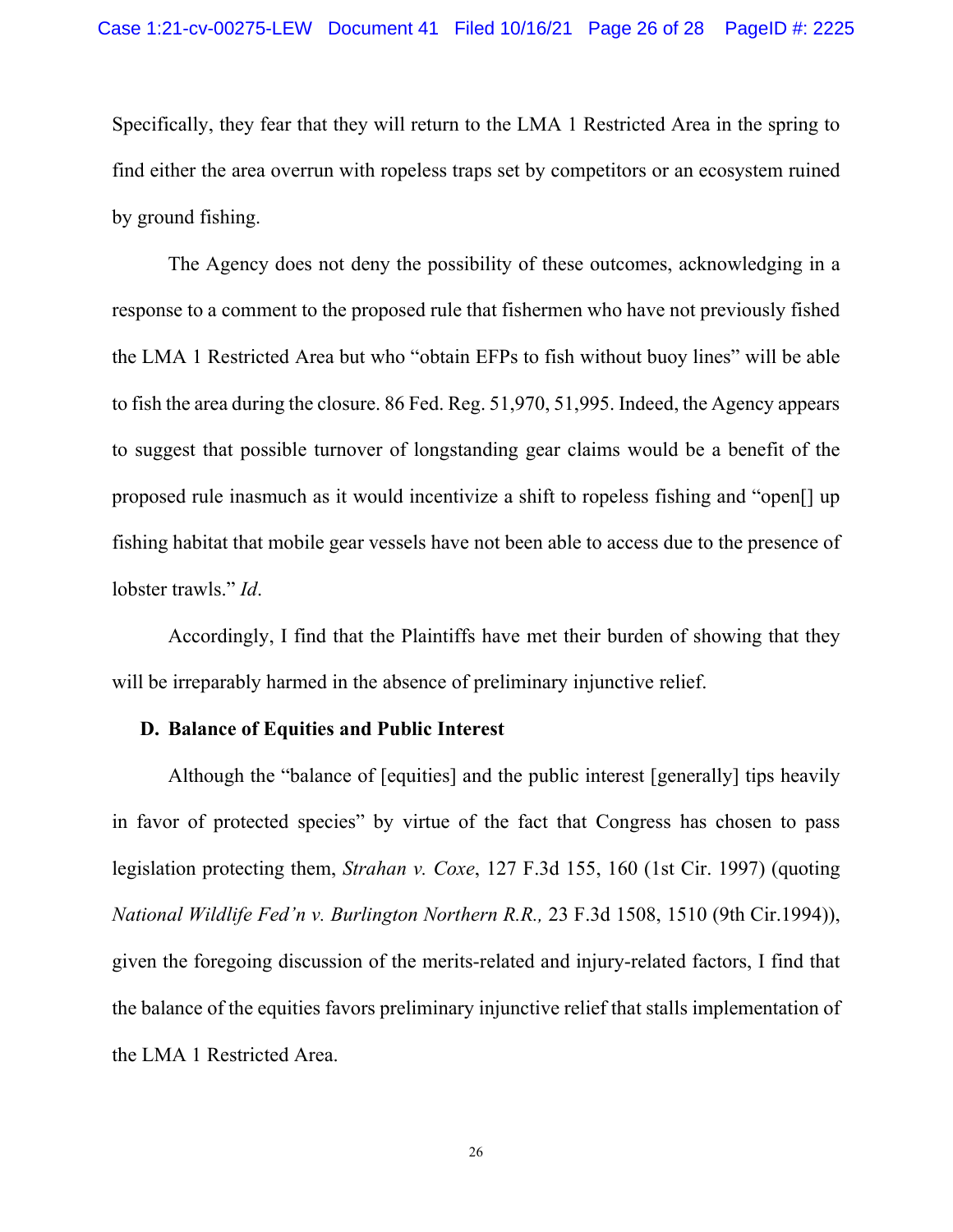Without trivializing the precarity or significance of the right whale as a species, I find that the certain economic harms that would result from allowing this closure to go into effect outweigh the uncertain and unknown benefits of closing some of the richest fishing ground in Maine for three months based on a prediction that it might be a hotspot for right whale entanglement. The balance of the equities favors preserving the *status quo pendente lite* until the predictive modeling methodology can be critically unpacked and corroborated or contradicted with more traditional signs and data demonstrating an appreciable cooccurrence of right whales and buoy lines in the restricted area. Likewise, while the public interest in this case cuts both ways—pitting a culturally and economically valuable fishery against the preservation of an equally iconic endangered species—it strikes me that there is an overriding public interest in insisting on orderly and epistemically sound rulemaking that members of the public have reason to believe is grounded in reality.

"The purpose of a preliminary injunction is to preserve the status quo, freezing an existing situation so as to permit the trial court, upon full adjudication of the case's merits, more effectively to remedy discerned wrongs." *CMM Cable Rep., Inc. v. Ocean Coast Properties, Inc.*, 48 F.3d 618, 620 (1st Cir. 1995). Just so here. Faced with the imminent closure of a large swath of fishing ground—set, after multiple years of discussion and rulemaking, to go into effect in a matter of weeks—I hold that the Agency may not enforce closure of the disputed area pending further order of the Court for the reasons herein stated.